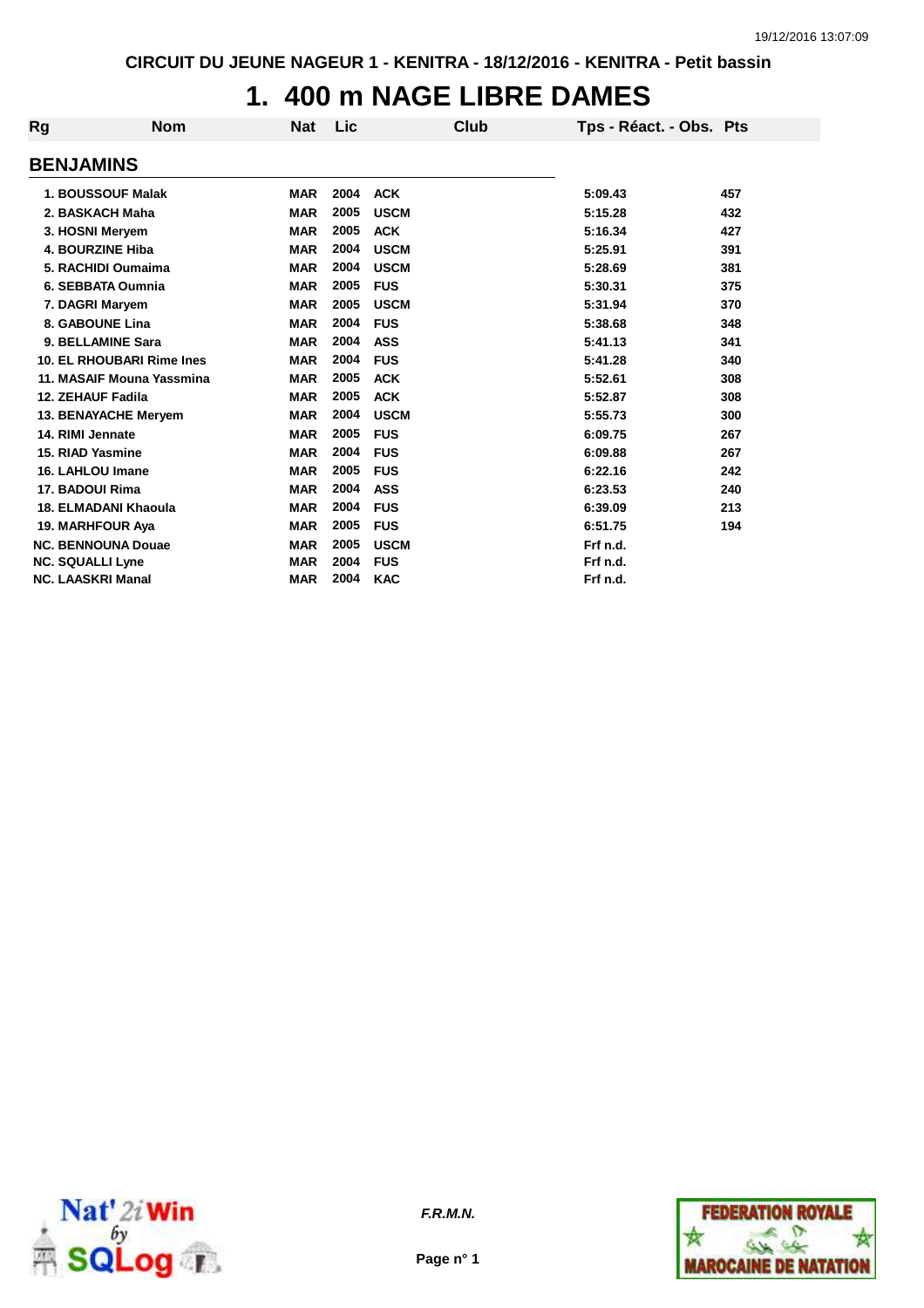# **2. 200 m NAGE LIBRE DAMES**

| Rg | <b>Nom</b>                             | <b>Nat</b> | Lic  |             | Club | Tps - Réact. - Obs. Pts |     |
|----|----------------------------------------|------------|------|-------------|------|-------------------------|-----|
|    | <b>POUSSINS</b>                        |            |      |             |      |                         |     |
|    | 1. YAQOUBI Lina                        | <b>MAR</b> | 2006 | <b>CSN</b>  |      | 2:54.28                 | 272 |
|    | 2. BAHAJOUB Meryem                     | <b>MAR</b> | 2006 | <b>FUS</b>  |      | 2:58.41                 | 253 |
|    | 3. IDRISSI Hasnae                      | <b>MAR</b> | 2007 | <b>USCM</b> |      | 3:02.35                 | 237 |
|    | <b>4. SADIQUI Rawane</b>               | <b>MAR</b> | 2007 | <b>USCM</b> |      | 3:05.03                 | 227 |
|    | 5. TIBARI Malak                        | <b>MAR</b> | 2006 | A.S.F.A.R   |      | 3:07.03                 | 220 |
|    | 6. IDRISSI FAKHREDDINE Nada            | <b>MAR</b> | 2006 | <b>FUS</b>  |      | 3:08.59                 | 215 |
|    | 7. BENSALEH Nour El Houda              | <b>MAR</b> | 2007 | <b>FUS</b>  |      | 3:12.87                 | 201 |
|    | 8. BENSLETEN Sara                      | <b>MAR</b> | 2007 | <b>USCM</b> |      | 3:13.73                 | 198 |
|    | 9. EL KHAYATI Imane                    | <b>MAR</b> | 2006 | <b>USCM</b> |      | 3:18.84                 | 183 |
|    | <b>10. ALLAOUI Inass</b>               | <b>MAR</b> | 2006 | A.S.F.A.R   |      | 3:21.16                 | 177 |
|    | 11. RAGTAOUI Nada                      | <b>MAR</b> | 2007 | <b>FUS</b>  |      | 3:23.66                 | 170 |
|    | <b>12. ELAMRAOUI Rim</b>               | <b>MAR</b> | 2006 | <b>FUS</b>  |      | 3:24.32                 | 169 |
|    | 13. CHABI Lina                         | <b>MAR</b> | 2006 | <b>USCM</b> |      | 3:24.59                 | 168 |
|    | <b>14. EL IDRISSI EL AMGHARI Ghita</b> | <b>MAR</b> | 2006 | <b>USCM</b> |      | 3:24.93                 | 167 |
|    | <b>15. BELAHNICHI Rim</b>              | <b>MAR</b> | 2006 | A.S.F.A.R   |      | 3:32.90                 | 149 |
|    | 16. TIKKI Lyna                         | <b>MAR</b> | 2006 | <b>ASS</b>  |      | 3:36.47                 | 142 |
|    | 17. EL MEJDOUB Amina                   | <b>MAR</b> | 2006 | <b>ASS</b>  |      | 3:47.63                 | 122 |
|    | <b>18. DEBDOUBI Nihale</b>             | <b>MAR</b> | 2007 | <b>CSN</b>  |      | 3:47.94                 | 121 |
|    | <b>19. EL YAAGOUBI Douaa</b>           | <b>MAR</b> | 2007 | <b>USCM</b> |      | 3:48.62                 | 120 |
|    | 20. ELBOUAZZAOUI Malak                 | <b>MAR</b> | 2007 | <b>ASS</b>  |      | 3:50.84                 | 117 |
|    | 21. ZAARI JABRI Rim                    | <b>MAR</b> | 2006 | <b>ASS</b>  |      | 3:58.72                 | 106 |
|    | 22. BOULAJOUL Rhita                    | <b>MAR</b> | 2007 | <b>ACK</b>  |      | 4:03.06                 | 100 |
|    | <b>NC. ELAZHARI Maroua</b>             | <b>MAR</b> | 2006 | <b>FUS</b>  |      | Frf n.d.                |     |



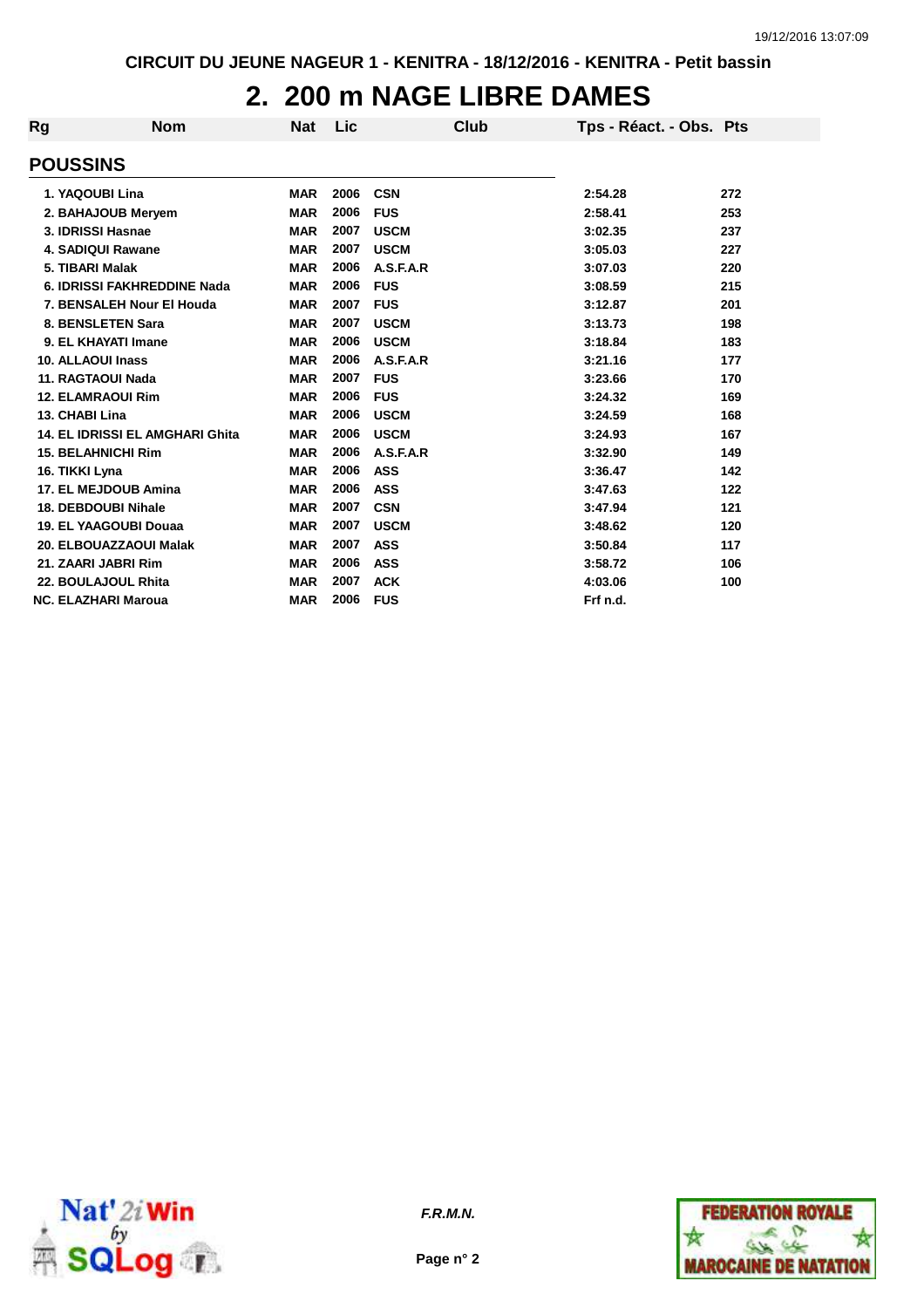# **3. 50 m PAPILLON MESSIEURS**

| Rg | <b>Nom</b>                        | Nat        | Lic  | <b>Club</b> | Tps - Réact. - Obs. Pts |     |
|----|-----------------------------------|------------|------|-------------|-------------------------|-----|
|    | <b>BENJAMINS</b>                  |            |      |             |                         |     |
|    | 1. BENCHEBBA Yasser               | <b>MAR</b> | 2004 | <b>USCM</b> | 30.53                   | 396 |
|    | 2. BOURZINE Adam                  | <b>MAR</b> | 2005 | <b>USCM</b> | 32.97                   | 315 |
|    | 3. CHAHINE Said                   | <b>MAR</b> | 2005 | <b>USCM</b> | 35.41                   | 254 |
|    | 4. ZEMZAMI Mohamed Sami           | <b>MAR</b> | 2005 | <b>USCM</b> | 36.87                   | 225 |
|    | 5. BOULMAKOUL Mohammed Ayman      | <b>MAR</b> | 2004 | <b>ASS</b>  | 37.70                   | 210 |
|    | 5. DRISSI Ilias                   | <b>MAR</b> | 2004 | <b>FUS</b>  | 37.70                   | 210 |
|    | 7. BENDGUIG Mohammed Amjad        | <b>MAR</b> | 2004 | <b>CSN</b>  | 38.35                   | 200 |
|    | 8. EL MADANI Yassir               | <b>MAR</b> | 2005 | <b>FUS</b>  | 38.81                   | 193 |
|    | 9. ELYACOUTI Ahmed Rayane         | <b>MAR</b> | 2005 | <b>USCM</b> | 40.72                   | 167 |
|    | 9. ZOUANAT Mohamed Islam          | <b>MAR</b> | 2004 | <b>FUS</b>  | 40.72                   | 167 |
|    | 11. FILALI Lmehdi                 | <b>MAR</b> | 2004 | <b>USCM</b> | 41.90                   | 153 |
|    | <b>12. BERRADA Younes</b>         | <b>MAR</b> | 2004 | <b>FUS</b>  | 42.72                   | 144 |
|    | 13. KASMI Sami                    | <b>MAR</b> | 2005 | <b>FUS</b>  | 44.37                   | 129 |
|    | 14. TOURABI Yahya                 | <b>MAR</b> | 2005 | <b>FUS</b>  | 44.81                   | 125 |
|    | 15. BEN EL HADJ Moncef            | <b>MAR</b> | 2004 | <b>CSN</b>  | 44.84                   | 125 |
|    | 16. BERRADA Ilyass                | <b>MAR</b> | 2005 | <b>FUS</b>  | 46.56                   | 111 |
|    | 17. KABIRI Wael                   | <b>MAR</b> | 2005 | <b>ASS</b>  | 46.62                   | 111 |
|    | <b>18. BOUYAKOUBI Anas</b>        | <b>MAR</b> | 2004 | A.S.F.A.R   | 47.54                   | 105 |
|    | 19. BERRAHMA Aymane               | <b>MAR</b> | 2005 | <b>ASS</b>  | 47.92                   | 102 |
|    | 20. EL HAMLAOUI Nizar             | <b>MAR</b> | 2004 | <b>ACK</b>  | 52.41                   | 78  |
|    | <b>NC. ABROUQ Saad</b>            | <b>MAR</b> | 2004 | <b>CSN</b>  | Frf n.d.                |     |
|    | <b>NC. AIT BARGACH Ahmed</b>      | <b>MAR</b> | 2005 | <b>ASS</b>  | Dsq NI                  | 0   |
|    | <b>NC. HALIM Mohamed Anass</b>    | <b>MAR</b> | 2005 | <b>USCM</b> | Dsq NI                  | 0   |
|    | <b>NC. MESKINI Ahmed Reyane</b>   | <b>MAR</b> | 2005 | <b>USCM</b> | Dsq NI                  | 0   |
|    | <b>NC. SEJJARI Souhayl</b>        | <b>MAR</b> | 2004 | <b>FUS</b>  | Dsq NI                  | 0   |
|    | <b>NC. BOUALAM Ali</b>            | <b>MAR</b> | 2004 | <b>FUS</b>  | Dsq NI                  | 0   |
|    | <b>POUSSINS</b>                   |            |      |             |                         |     |
|    | 1. KAMAL Hamza                    | <b>MAR</b> | 2006 | <b>USCM</b> | 35.75                   | 247 |
|    | 2. BENCHEBBA Samy                 | <b>MAR</b> | 2006 | <b>USCM</b> | 39.40                   | 184 |
|    | 3. BOULMAKOUL Asaad               | <b>MAR</b> | 2006 | <b>ASS</b>  | 40.00                   | 176 |
|    | 4. ELHARRAK Mohammed              | <b>MAR</b> | 2006 | <b>ASS</b>  | 45.47                   | 120 |
|    | 5. ELAKADI Abdellah               | <b>MAR</b> | 2006 | <b>ASS</b>  | 1:00.12                 | 51  |
|    | 6. AMR Abdennebi                  | <b>MAR</b> | 2006 | A.S.F.A.R   | 1:02.78                 | 45  |
|    | <b>NC. BOUROUYNE Abderrahmane</b> | <b>MAR</b> | 2006 | <b>CSN</b>  | Frf n.d.                |     |
|    | <b>NC. ZEHAUF Tarik</b>           | <b>MAR</b> | 2007 | <b>ACK</b>  | Dsg NI                  | 0   |



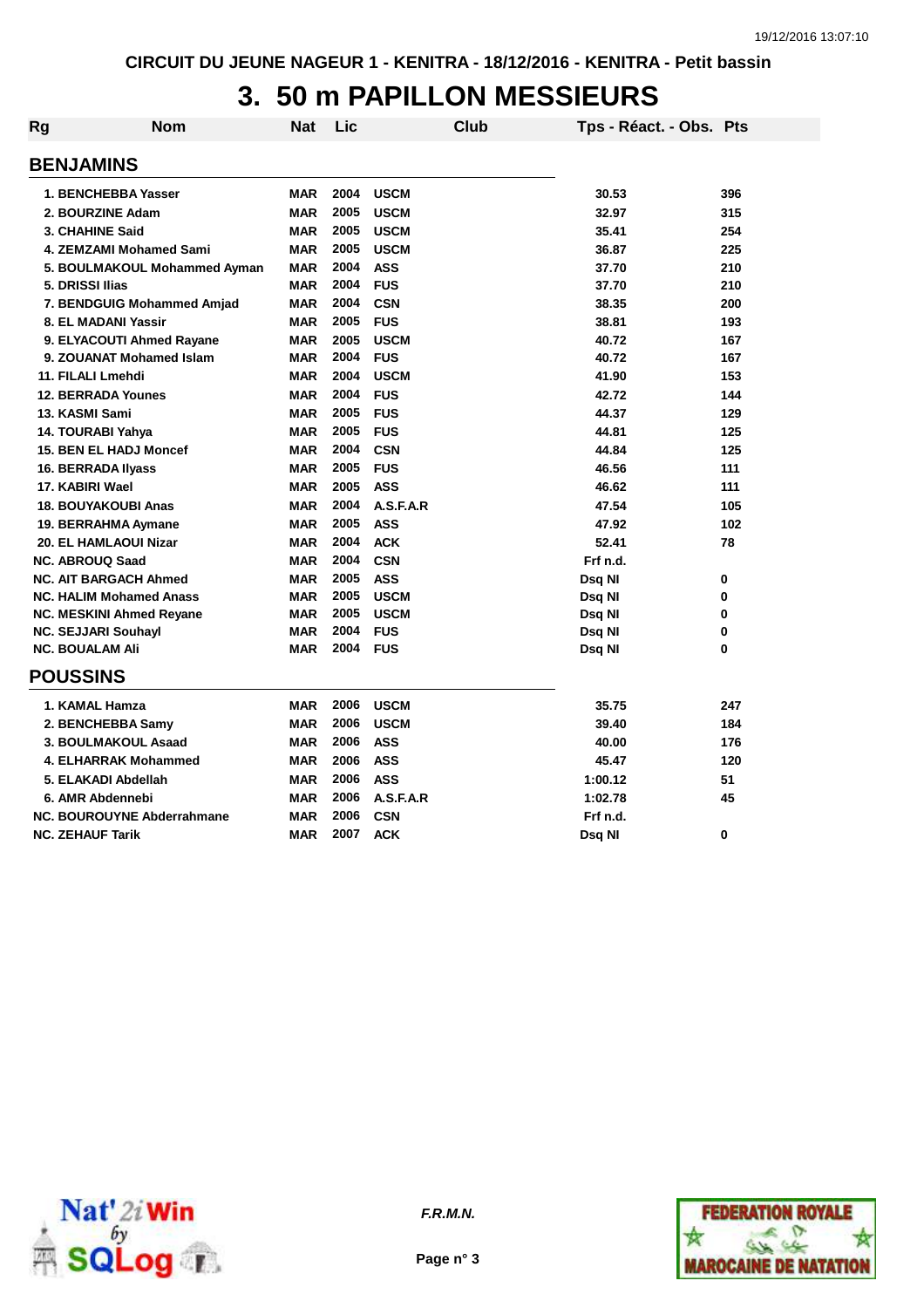# **4. 50 m PAPILLON DAMES**

| Rg                      | <b>Nom</b>                 | Nat        | Lic  | Club        | Tps - Réact. - Obs. Pts |     |
|-------------------------|----------------------------|------------|------|-------------|-------------------------|-----|
| <b>BENJAMINS</b>        |                            |            |      |             |                         |     |
| 1. CHOUAIBI Hiba        |                            | <b>MAR</b> | 2004 | <b>USCM</b> | 34.62                   | 351 |
| 2. DANNA Lina           |                            | <b>MAR</b> | 2005 | <b>USCM</b> | 34.65                   | 350 |
|                         | 3. BELRHITI Abrare         | <b>MAR</b> | 2004 | <b>ACK</b>  | 36.19                   | 307 |
|                         | 3. EL BEKALI Aicha         | <b>MAR</b> | 2004 | A.S.F.A.R   | 36.19                   | 307 |
| 5. CHAHIDI Hadil        |                            | <b>MAR</b> | 2005 | <b>USCM</b> | 41.00                   | 211 |
|                         | <b>6. EL YACOUBI Lina</b>  | <b>MAR</b> | 2005 | <b>USCM</b> | 42.75                   | 186 |
|                         | 7. GHOUDANE Hiba           | <b>MAR</b> | 2004 | <b>CSN</b>  | 44.22                   | 168 |
|                         | 8. IGOUZAL Malak           | <b>MAR</b> | 2005 | <b>CSN</b>  | 44.56                   | 164 |
|                         | 9. KARROUK BAAYL Nourzad   | <b>MAR</b> | 2005 | <b>ACK</b>  | 46.41                   | 145 |
|                         | <b>10. ELMEKKAOUI Alae</b> | <b>MAR</b> | 2005 | A.S.F.A.R   | 49.81                   | 118 |
| <b>POUSSINS</b>         |                            |            |      |             |                         |     |
|                         | 1. ELMAZOUNI Youssra       | <b>MAR</b> | 2006 | <b>CSN</b>  | 45.09                   | 159 |
| 2. LAHLIMI Hiba         |                            | <b>MAR</b> | 2007 | <b>ACK</b>  | 49.32                   | 121 |
|                         | <b>3. BELAHNICHI Rim</b>   | <b>MAR</b> | 2006 | A.S.F.A.R   | 55.56                   | 85  |
|                         | 4. NIHOU Majdouline        | <b>MAR</b> | 2007 | <b>ACK</b>  | 58.21                   | 73  |
|                         | 5. SEMLALI Hibat Allah     | <b>MAR</b> | 2007 | <b>KAC</b>  | 58.59                   | 72  |
|                         | 6. BENAZOUZ Rim            | <b>MAR</b> | 2007 | <b>ASS</b>  | 1:12.81                 | 37  |
| <b>NC. BENARAFA Rim</b> |                            | <b>MAR</b> | 2007 | <b>FUS</b>  | Dsa VI                  | 0   |



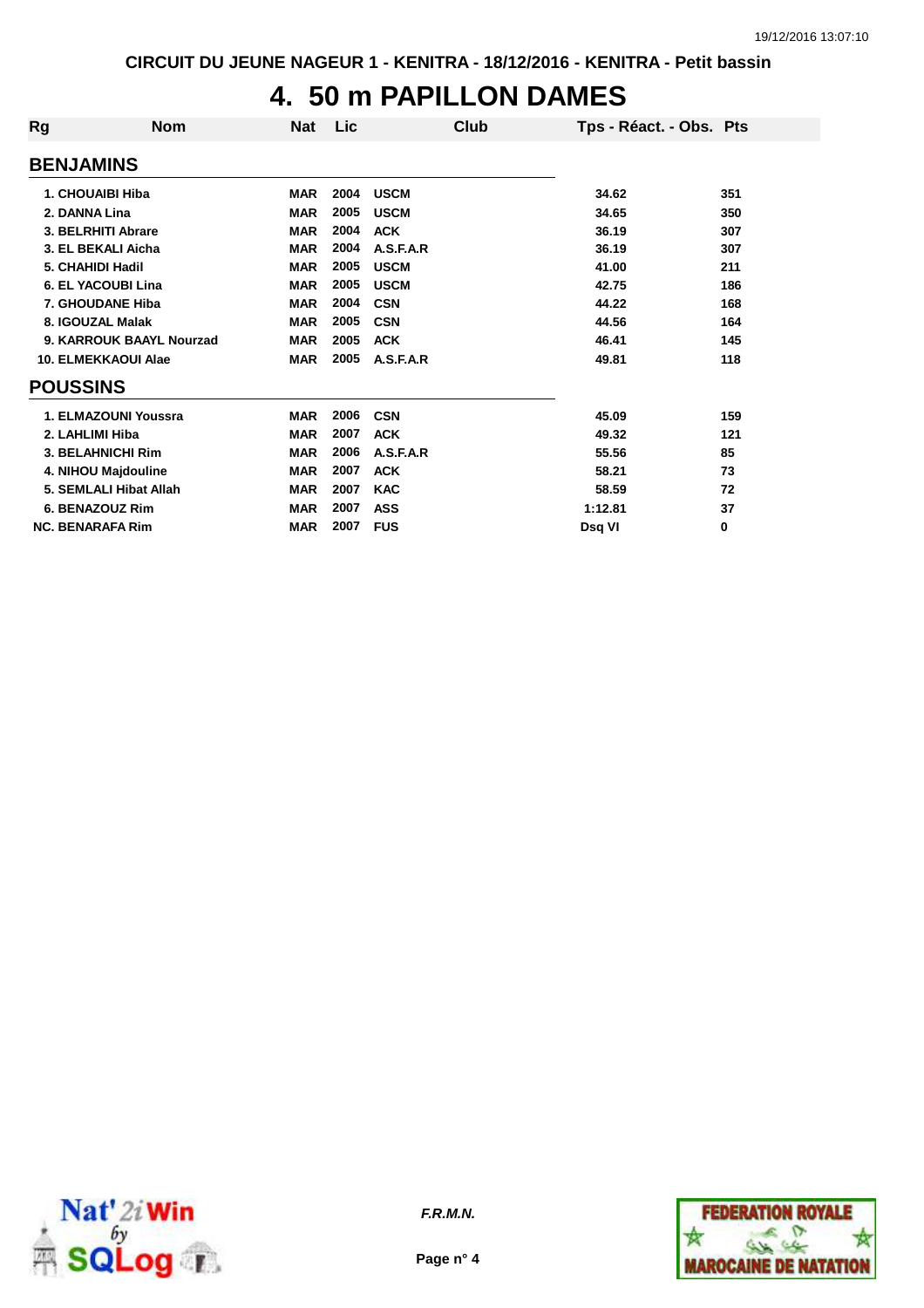# **5. 100 m NAGE LIBRE MESSIEURS**

| Rg | <b>Nom</b>                                       | Nat        | Lic          |                          | Club | Tps - Réact. - Obs. Pts |                  |
|----|--------------------------------------------------|------------|--------------|--------------------------|------|-------------------------|------------------|
|    | <b>BENJAMINS</b>                                 |            |              |                          |      |                         |                  |
|    | 1. BENCHEBBA Yasser                              | MAR        | 2004         | <b>USCM</b>              |      | 1:02.01                 | 433              |
|    | 2. BOURZINE Adam                                 | <b>MAR</b> | 2005         | <b>USCM</b>              |      | 1:07.40                 | 337              |
|    | 3. BOUZAIDI Aymane                               | <b>MAR</b> | 2005         | <b>CSN</b>               |      | 1:09.72                 | 304              |
|    | <b>4. CHAHINE Said</b>                           | <b>MAR</b> | 2005         | <b>USCM</b>              |      | 1:10.06                 | 300              |
|    | 5. BENHLIMA Hamza                                | <b>MAR</b> | 2004         | <b>ASS</b>               |      | 1:10.44                 | 295              |
|    | 6. BOULMAKOUL Mohammed Ayman                     | <b>MAR</b> | 2004         | <b>ASS</b>               |      | 1:12.40                 | 272              |
|    | 7. DRISSI Ilias                                  | <b>MAR</b> | 2004         | <b>FUS</b>               |      | 1:12.78                 | 267              |
|    | 8. ABROUK Badr                                   | <b>MAR</b> | 2004         | A.S.F.A.R                |      | 1:15.13                 | 243              |
|    | 9. RHAFIRI Marouane                              | <b>MAR</b> | 2004         | A.S.F.A.R                |      | 1:15.72                 | 237              |
|    | 10. EL KHDARI Mohammed                           | <b>MAR</b> | 2004         | <b>CSN</b>               |      | 1:15.78                 | 237              |
|    | 11. EL MADANI Yassir                             | <b>MAR</b> | 2005         | <b>FUS</b>               |      | 1:16.41                 | 231              |
|    | 12. BENDGUIG Mohammed Amjad                      | <b>MAR</b> | 2004         | <b>CSN</b>               |      | 1:17.07                 | 225              |
|    | 13. BOUCETTA Ayman                               | <b>MAR</b> | 2005         | <b>CNN</b>               |      | 1:17.47                 | 222              |
|    | 14. BOUNAJMA Mehdi                               | <b>MAR</b> | 2004         | <b>USCM</b>              |      | 1:19.81                 | 203              |
|    | 15. FILALI Lmehdi                                | <b>MAR</b> | 2004         | <b>USCM</b>              |      | 1:21.04                 | 193              |
|    | 16. BERRADA Ilyass                               | <b>MAR</b> | 2005         | <b>FUS</b>               |      | 1:22.00                 | 187              |
|    | 17. TOURABI Yahya                                | <b>MAR</b> | 2005         | <b>FUS</b>               |      | 1:22.10                 | 186              |
|    | 18. SEJJARI Souhayl                              | <b>MAR</b> | 2004         | <b>FUS</b>               |      | 1:22.88                 | 181              |
|    | 19. ZOUANAT Mohamed Islam                        | <b>MAR</b> | 2004         | <b>FUS</b>               |      | 1:23.31                 | 178              |
|    | 20. BOUYAKOUBI Anas                              | <b>MAR</b> | 2004         | A.S.F.A.R                |      | 1:23.65                 | 176              |
|    | 21. ELYACOUTI Ahmed Rayane                       | <b>MAR</b> | 2005         | <b>USCM</b>              |      | 1:24.68                 | 170              |
|    | 22. KASMI Sami                                   | <b>MAR</b> | 2005         | <b>FUS</b>               |      | 1:25.09                 | 167              |
|    | 23. NOUIRA Adil                                  | <b>MAR</b> | 2004         | <b>KAC</b>               |      | 1:25.13                 | 167              |
|    | <b>24. BERRADA Younes</b>                        | <b>MAR</b> | 2004         | <b>FUS</b>               |      | 1:26.09                 | 161              |
|    | 25. BEN EL HADJ Moncef                           | <b>MAR</b> | 2004         | <b>CSN</b>               |      | 1:26.43                 | 159              |
|    | 26. AIT BARGACH Ahmed                            | <b>MAR</b> | 2005         | <b>ASS</b>               |      | 1:27.94                 | 151              |
|    | 27. TAZOUTI Anas                                 | <b>MAR</b> | 2004         | <b>ASS</b>               |      | 1:28.06                 | 151              |
|    | 28. MESKINI Ahmed Reyane                         | <b>MAR</b> | 2005         | <b>USCM</b>              |      | 1:28.09                 | 151              |
|    | 29. ACHAK Adam                                   | <b>MAR</b> | 2004         | <b>ASS</b>               |      | 1:29.22                 | 145              |
|    | 30. MEZRAOUI Hamid                               | <b>MAR</b> | 2005         | <b>ASS</b>               |      | 1:31.87                 | 133              |
|    | 31. BOUALAM Ali                                  | <b>MAR</b> | 2004         | <b>FUS</b>               |      | 1:33.19                 | 127              |
|    | 32. REFFASS Mehdi                                | <b>MAR</b> | 2005         | <b>CNN</b>               |      | 1:33.91                 | 124              |
|    | 33. AMRAOUI Yassine                              | <b>MAR</b> | 2005         | <b>FUS</b>               |      | 1:35.15                 | 119              |
|    | 34. BERRAHMA Aymane                              | <b>MAR</b> | 2005         | <b>ASS</b>               |      | 1:36.87                 | 113              |
|    | 35. ELMAHI Othmane                               | MAR        | 2005         | <b>CNN</b>               |      | 1:38.66                 | 107              |
|    | 36. HRITTA Adam Abdelhamid                       | MAR        | 2005         | <b>ASS</b>               |      | 1:39.13                 | 105              |
|    | 37. AFRI Saad                                    | <b>MAR</b> | 2005         | <b>KAC</b>               |      | 1:40.24                 | 102              |
|    | 38. SABOUNJI Ahmed                               | <b>MAR</b> | 2005         | <b>CNN</b>               |      | 1:40.87                 | 100              |
|    | 39. BELKOURCHIA Omar                             | MAR        | 2005         | <b>ASS</b>               |      | 1:40.97                 | 100              |
|    | 40. KOUNNA Mohammed Wassim                       | MAR        | 2005         | <b>USCM</b>              |      | 1:41.34                 | 99               |
|    | 41. HAMDANE Chahine                              | MAR        | 2005         | <b>CNN</b>               |      | 1:44.81                 | 89               |
|    | 42. HALIM Mohamed Anass                          | MAR        | 2005         | <b>USCM</b>              |      | 1:45.03                 | 89               |
|    | <b>43. AICHOUNI Ilias</b>                        | MAR        | 2004         | <b>CNN</b>               |      | 1:47.49                 | 83               |
|    | 44. FOUNOUNOU Taha                               | <b>MAR</b> | 2004         | <b>CNK</b>               |      | 1:52.84                 | 71               |
|    | 45. CHOUARI Haithem                              | <b>MAR</b> | 2005         | <b>CNN</b>               |      | 1:56.06                 | 66               |
|    | 46. AQEL Ilias                                   | <b>MAR</b> | 2005         | <b>CNN</b>               |      | 2:01.12                 | 58               |
|    | 47. LAHDAID Nizar                                | <b>MAR</b> | 2004         | <b>CNN</b>               |      | 2:02.03                 | 56               |
|    | 48. ESSADKI Mohamed Ali                          | <b>MAR</b> | 2005         | <b>CNN</b>               |      | 2:06.21                 | 51               |
|    | 49. EL HAJJI Yazid                               | MAR        | 2005         | <b>CNN</b>               |      | 2:07.97                 | 49               |
|    | 50. KHATHIRI Yassine                             | MAR        | 2004         | <b>CNN</b>               |      | 2:23.68                 | 34               |
|    | <b>NC. AIT ELHALOUI Adam</b>                     | <b>MAR</b> | 2005         | <b>USCM</b>              |      | Frf n.d.                |                  |
|    | <b>NC. DINAR Ziyad</b>                           | <b>MAR</b> | 2004<br>2005 | <b>CNN</b>               |      | Frf n.d.                |                  |
|    | NC. AZGAOUI Omar Ziyad<br><b>NC. TALEB Nizar</b> | MAR<br>MAR | 2005         | <b>CNN</b><br><b>CNN</b> |      | Frf n.d.<br>Frf n.d.    |                  |
|    | <b>NC. EL OMARI Ahmed Amine</b>                  | MAR        | 2005         | <b>CNN</b>               |      | Frf n.d.                |                  |
|    | $\mathbf{Nat}'$ 2i Win                           |            |              | F.R.M.N.                 |      |                         | <b>FEDERATIO</b> |



 $\frac{1}{\sqrt{2}}$  solog  $\frac{1}{\sqrt{2}}$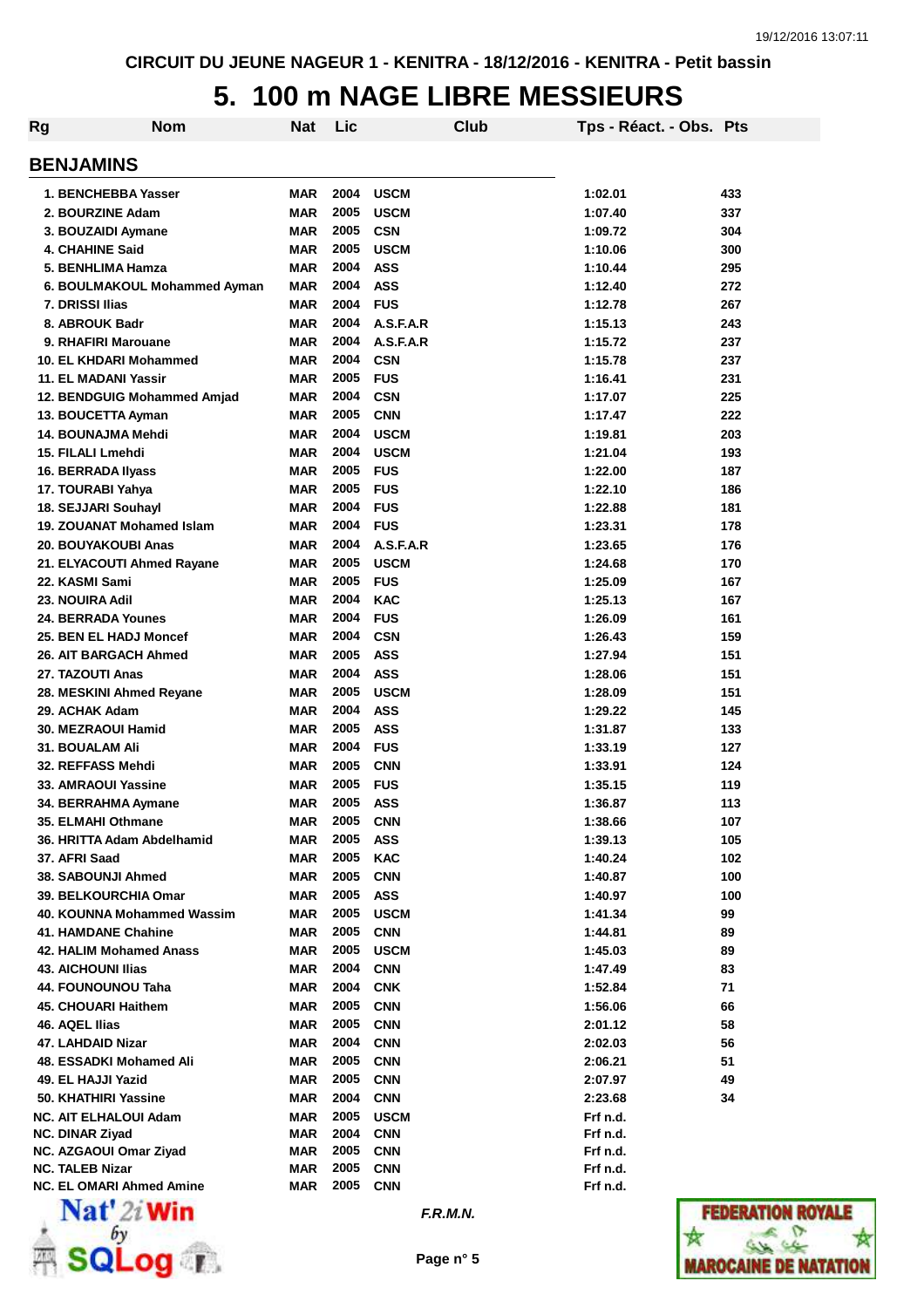**CIRCUIT DU JEUNE NAGEUR 1 - KENITRA - 18/12/2016 - KENITRA - Petit bassin**

# **5. 100 m NAGE LIBRE MESSIEURS**

| Rg<br><b>Nom</b>                       |            | Nat Lic  | Club     | Tps - Réact. - Obs. Pts |   |
|----------------------------------------|------------|----------|----------|-------------------------|---|
| <b>BENJAMINS</b>                       |            |          |          |                         |   |
| NC. KHELLA Mohammed Saad               | MAR        | 2005 CNN |          | Frf n.d.                |   |
| <b>NC. EL M'BARKI KADIRI Idriss</b>    | MAR        |          | 2004 KAC | Frf n.d.                |   |
| <b>NC. NAIT MANSOUR SEMLALI Aymane</b> | <b>MAR</b> | 2005 ASS |          | <b>\bandon</b>          | 0 |



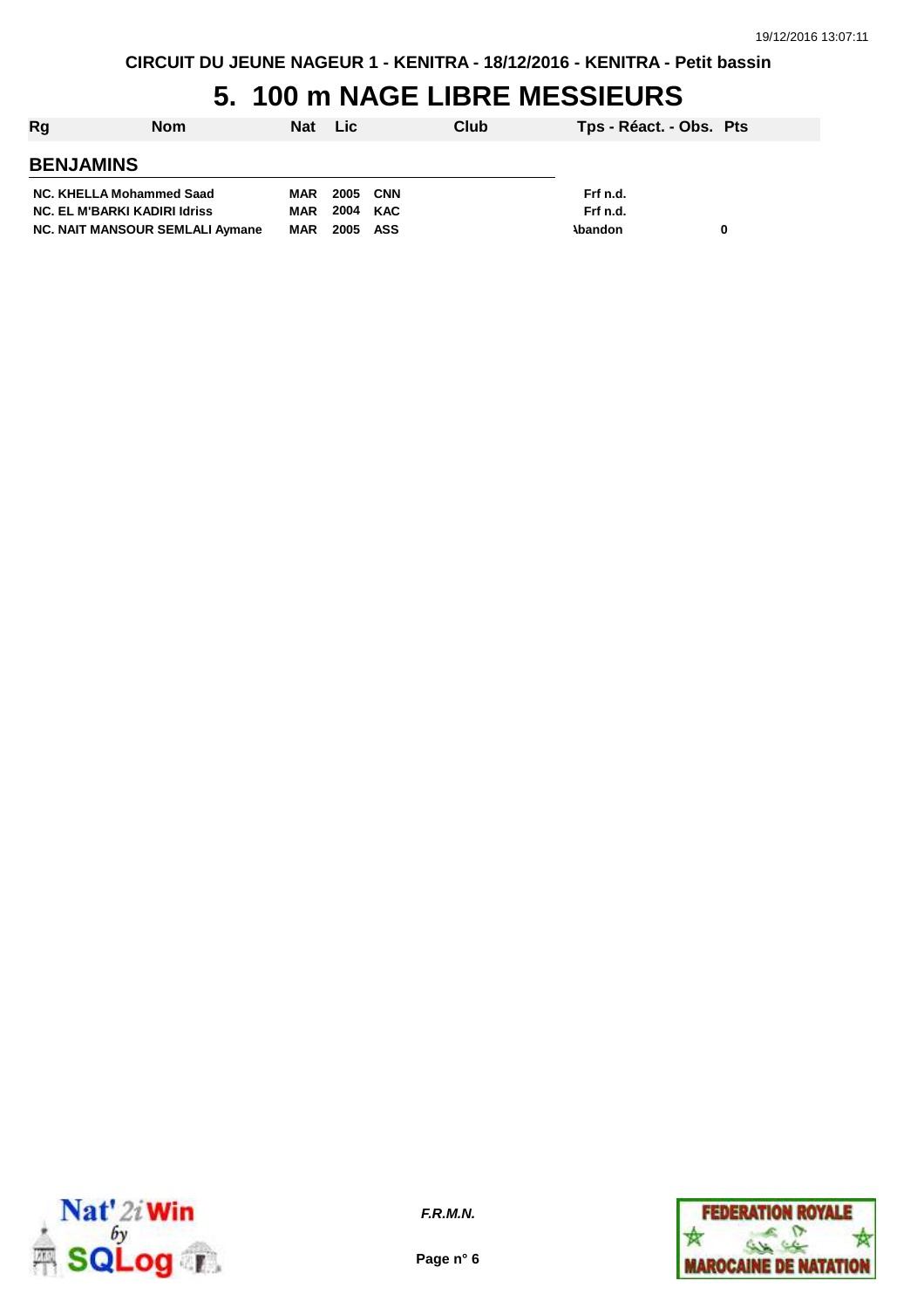#### **6. 100 m NAGE LIBRE DAMES**

| Rg                          | <b>Nom</b>                  | <b>Nat</b> | Lic  |             | Club | Tps - Réact. - Obs. Pts |     |
|-----------------------------|-----------------------------|------------|------|-------------|------|-------------------------|-----|
| <b>BENJAMINS</b>            |                             |            |      |             |      |                         |     |
|                             | 1. RACHIDI Oumaima          | <b>MAR</b> | 2004 | <b>USCM</b> |      | 1:09.28                 | 424 |
| 2. CHOUAIBI Hiba            |                             | <b>MAR</b> | 2004 | <b>USCM</b> |      | 1:09.81                 | 415 |
| 3. DANNA Lina               |                             | <b>MAR</b> | 2005 | <b>USCM</b> |      | 1:09.94                 | 412 |
| 4. BASKACH Maha             |                             | <b>MAR</b> | 2005 | <b>USCM</b> |      | 1:10.28                 | 406 |
| 5. SEBBATA Oumnia           |                             | <b>MAR</b> | 2005 | <b>FUS</b>  |      | 1:11.71                 | 382 |
|                             | 6. EL RHOUBARI Rime Ines    | <b>MAR</b> | 2004 | <b>FUS</b>  |      | 1:12.09                 | 376 |
| 7. BOURZINE Hiba            |                             | <b>MAR</b> | 2004 | <b>USCM</b> |      | 1:12.28                 | 373 |
| 8. GABOUNE Lina             |                             | <b>MAR</b> | 2004 | <b>FUS</b>  |      | 1:12.47                 | 371 |
|                             | 9. BAMHAOUED Imane          | <b>MAR</b> | 2004 | A.S.F.A.R   |      | 1:13.12                 | 361 |
| 10. BAGHDAD Hind            |                             | <b>MAR</b> | 2004 | <b>CSN</b>  |      | 1:13.62                 | 353 |
| 11. DAGRI Maryem            |                             | <b>MAR</b> | 2005 | <b>USCM</b> |      | 1:13.66                 | 353 |
| <b>12. BELLAMINE Sara</b>   |                             | <b>MAR</b> | 2004 | <b>ASS</b>  |      | 1:16.31                 | 317 |
| 13. CHAHIDI Hadil           |                             | <b>MAR</b> | 2005 | <b>USCM</b> |      | 1:18.15                 | 295 |
|                             | <b>14. BENAYACHE Meryem</b> | <b>MAR</b> | 2004 | <b>USCM</b> |      | 1:18.41                 | 292 |
| <b>15. RIAD Yasmine</b>     |                             | <b>MAR</b> | 2004 | <b>FUS</b>  |      | 1:18.81                 | 288 |
| 16. RIMI Jennate            |                             | <b>MAR</b> | 2005 | <b>FUS</b>  |      | 1:19.02                 | 286 |
| 17. LAHLOU Imane            |                             | <b>MAR</b> | 2005 | <b>FUS</b>  |      | 1:20.43                 | 271 |
| <b>18. EL YACOUBI Lina</b>  |                             | <b>MAR</b> | 2005 | <b>USCM</b> |      | 1:21.69                 | 259 |
| 19. SEDDATI Hiba            |                             | <b>MAR</b> | 2005 | <b>KAC</b>  |      | 1:23.45                 | 242 |
| 20. LEFLEJ Rania            |                             | <b>MAR</b> | 2005 | <b>USCM</b> |      | 1:25.00                 | 229 |
|                             | 21. BENABDELJALIL Mya       | <b>MAR</b> | 2005 | <b>USCM</b> |      | 1:26.32                 | 219 |
| 22. BADOUI Rima             |                             | <b>MAR</b> | 2004 | <b>ASS</b>  |      | 1:26.53                 | 217 |
| 23. RIFFI Marwa             |                             | <b>MAR</b> | 2005 | <b>USCM</b> |      | 1:26.97                 | 214 |
| 24. ARHARBI Rim             |                             | <b>MAR</b> | 2004 | <b>KAC</b>  |      | 1:27.09                 | 213 |
| 25. MARHFOUR Aya            |                             | <b>MAR</b> | 2005 | <b>FUS</b>  |      | 1:27.38                 | 211 |
|                             | 26. ELMADANI Khaoula        | <b>MAR</b> | 2004 | <b>FUS</b>  |      | 1:27.78                 | 208 |
| 27. ELMEKKAOUI Alae         |                             | <b>MAR</b> | 2005 | A.S.F.A.R   |      | 1:29.47                 | 197 |
| 28. BENMOUSSA Aya           |                             | <b>MAR</b> | 2005 | <b>CSN</b>  |      | 1:29.66                 | 195 |
|                             | 29. KARROUK BAAYL Nourzad   | <b>MAR</b> | 2005 | <b>ACK</b>  |      | 1:29.85                 | 194 |
|                             | 30. BOUSSAADANE Oumaima     | <b>MAR</b> | 2004 | A.S.F.A.R   |      | 1:32.09                 | 180 |
| 31. BELEKBIRA Chahd         |                             | <b>MAR</b> | 2004 | A.S.F.A.R   |      | 1:32.82                 | 176 |
|                             | 32. YOUSFI Nour Elhouda     | <b>MAR</b> | 2005 | <b>CNN</b>  |      | 1:33.25                 | 174 |
| <b>33. ELFARSSI Abir</b>    |                             | <b>MAR</b> | 2005 | A.S.F.A.R   |      | 1:33.94                 | 170 |
| 34. CHIADMI Yasmine         |                             | <b>MAR</b> | 2005 | <b>USCM</b> |      | 1:34.72                 | 166 |
| 35. BOUZAGBAH Alaa          |                             | <b>MAR</b> | 2004 | <b>FUS</b>  |      | 1:34.97                 | 164 |
| 36. AMARI Malak             |                             | <b>MAR</b> | 2005 | <b>CNN</b>  |      | 1:35.16                 | 163 |
| 37. BOUARSA Zineb           |                             | <b>MAR</b> | 2004 | <b>KAC</b>  |      | 1:35.38                 | 162 |
| 38. GHENI Salma             |                             | <b>MAR</b> | 2005 | A.S.F.A.R   |      | 1:38.16                 | 149 |
|                             | 39. BENJELLOUL Meryem       | <b>MAR</b> | 2004 | <b>FUS</b>  |      | 1:38.41                 | 148 |
| <b>40. BOUMALEK Ines</b>    |                             | <b>MAR</b> | 2005 | <b>ASS</b>  |      | 1:39.19                 | 144 |
| 41. TASSA Yasmine           |                             | <b>MAR</b> | 2005 | <b>KAC</b>  |      | 1:40.66                 | 138 |
| <b>42. EL MARNISSI Alae</b> |                             | <b>MAR</b> | 2005 | <b>CSN</b>  |      | 1:40.97                 | 137 |
| 43. AISSAOUI Hibah          |                             | <b>MAR</b> | 2005 | <b>CNN</b>  |      | 1:43.19                 | 128 |
| 44. ASKARI Zineb            |                             | <b>MAR</b> | 2004 | <b>KAC</b>  |      | 1:45.75                 | 119 |
| 45. BELHAJ Zineb            |                             | <b>MAR</b> | 2005 | <b>CNN</b>  |      | 1:48.40                 | 110 |
| 46. BOUIRKI Alae            |                             | <b>MAR</b> | 2005 | <b>CNN</b>  |      | 1:49.97                 | 106 |
| 47. BRIKA Malak             |                             | <b>MAR</b> | 2005 | <b>CNK</b>  |      | 1:51.81                 | 101 |
| 48. SILMI Yassamine         |                             | <b>MAR</b> | 2005 | <b>CNN</b>  |      | 1:52.97                 | 97  |
| 49. SAIFI Zineb             |                             | <b>MAR</b> | 2005 | <b>CNN</b>  |      | 1:53.22                 | 97  |
|                             | 50. MAROUDI Nour Elhouda    | <b>MAR</b> | 2005 | <b>ASS</b>  |      | 1:55.31                 | 92  |
| 51. AMKOR Hiba              |                             | <b>MAR</b> | 2004 | <b>CNN</b>  |      | 1:55.78                 | 90  |
| 52. BEL HADDAR Hiba         |                             | <b>MAR</b> | 2005 | <b>CNN</b>  |      | 1:56.25                 | 89  |
| 53. GOUGIL Lina             |                             | <b>MAR</b> | 2005 | <b>CNN</b>  |      | 2:06.52                 | 69  |
| NC. BENNOUNA Douae          |                             | <b>MAR</b> | 2005 | <b>USCM</b> |      | Frf n.d.                |     |



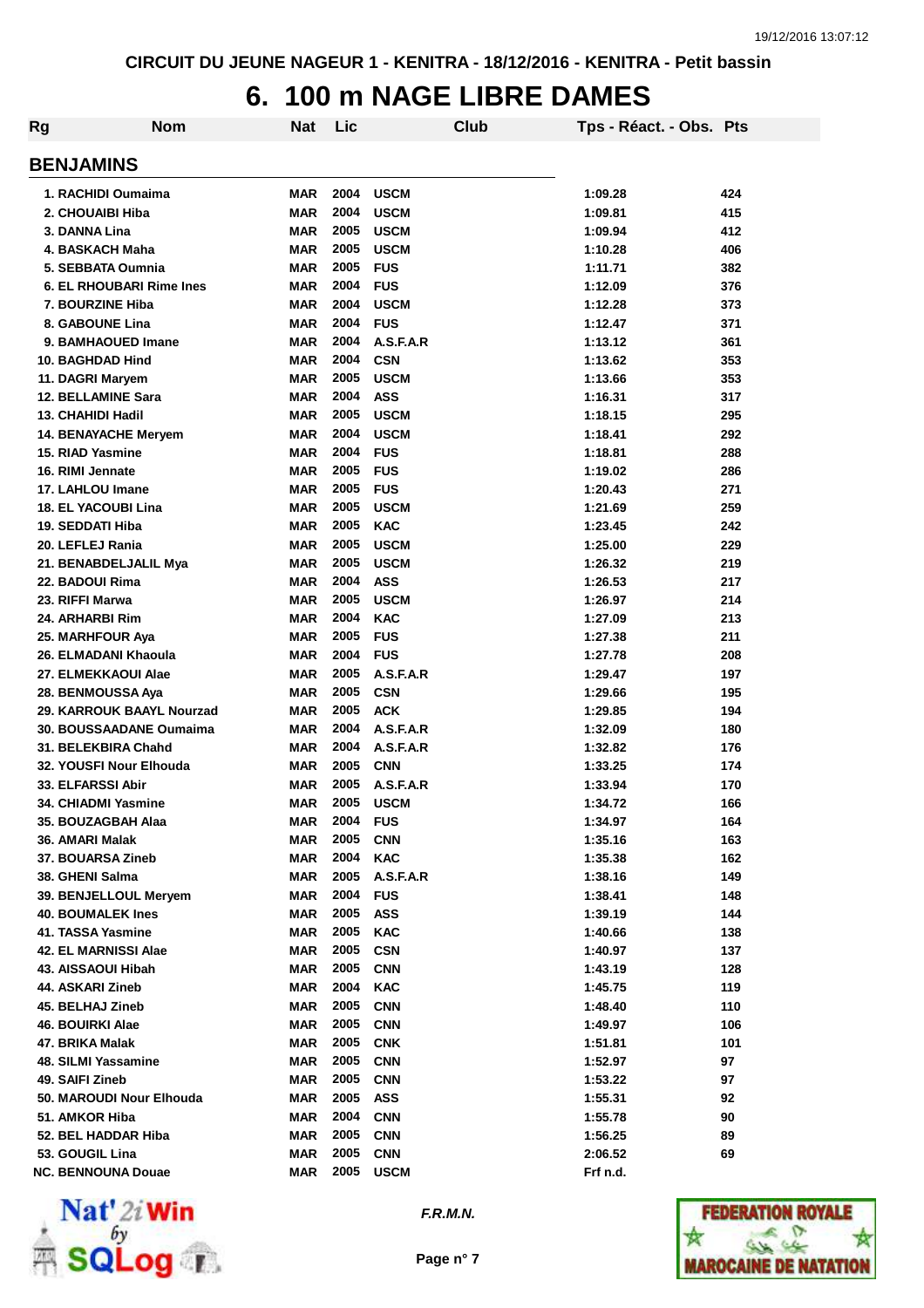## **6. 100 m NAGE LIBRE DAMES**

| Rg                            | <b>Nom</b> | Nat        | <b>Lic</b> |            | Club | Tps - Réact. - Obs. Pts |  |
|-------------------------------|------------|------------|------------|------------|------|-------------------------|--|
| <b>BENJAMINS</b>              |            |            |            |            |      |                         |  |
| <b>NC. AIT SI AHMED Imane</b> |            | MAR        | 2005       | <b>CNN</b> |      | Frf n.d.                |  |
| <b>NC. KRAOUCH Tacenime</b>   |            | MAR        | 2005       | CNN        |      | Frf n.d.                |  |
| <b>NC. BOUMHAID Ikrame</b>    |            | MAR        | 2005       | <b>CNN</b> |      | Frf n.d.                |  |
| <b>NC. SALIM Camelia</b>      |            | MAR        | 2005       | <b>CNN</b> |      | Frf n.d.                |  |
| <b>NC. CHAKER Maryam</b>      |            | MAR        | 2004       | <b>CNN</b> |      | Frf n.d.                |  |
| <b>NC. SQUALLI Lyne</b>       |            | <b>MAR</b> | 2004       | <b>FUS</b> |      | Frf n.d.                |  |



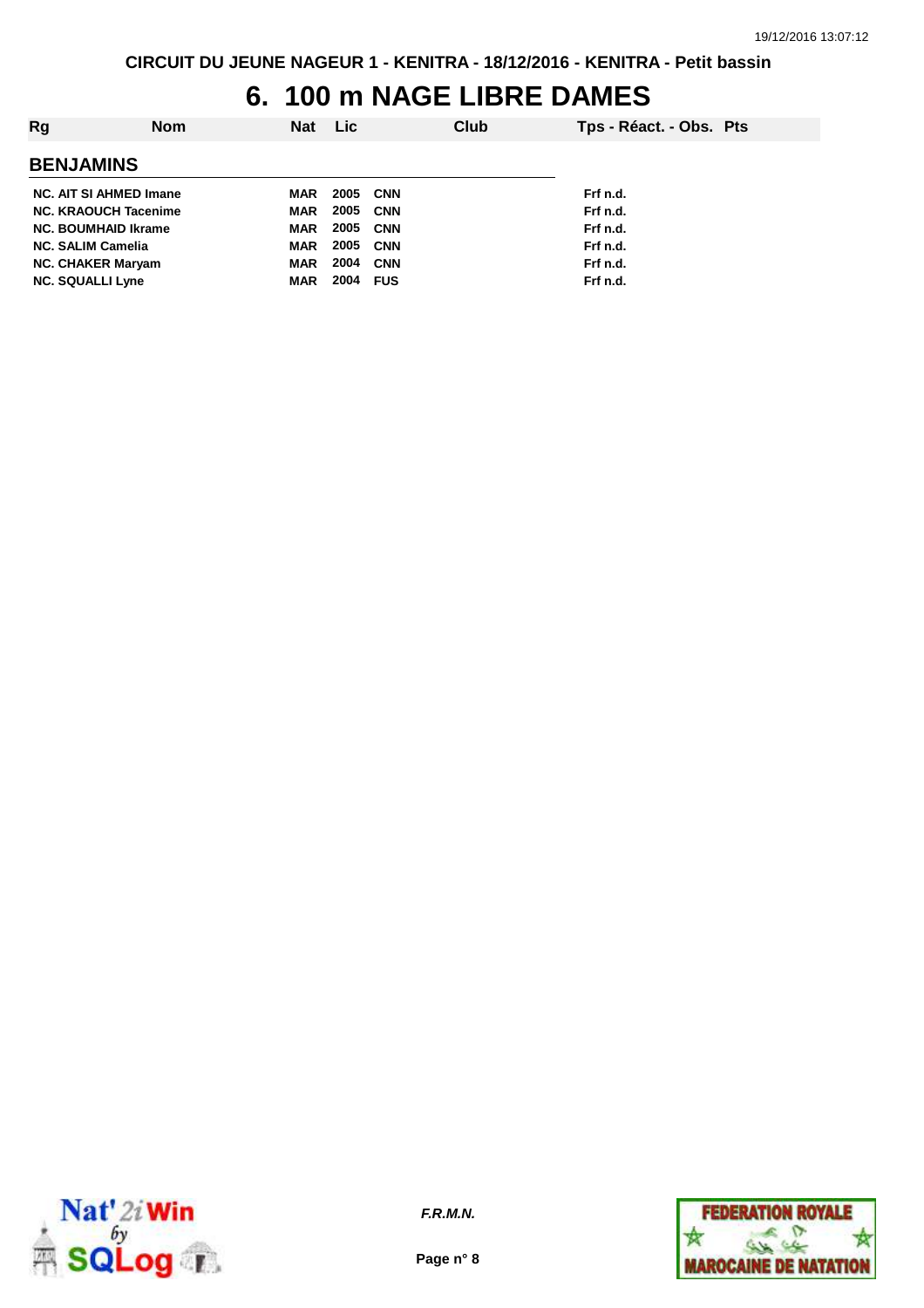#### **7. 50 m NAGE LIBRE MESSIEURS**

| Rg                                                 | <b>Nom</b>                         | <b>Nat</b>               | Lic          |                          | Club | Tps - Réact. - Obs. Pts |            |
|----------------------------------------------------|------------------------------------|--------------------------|--------------|--------------------------|------|-------------------------|------------|
| <b>POUSSINS</b>                                    |                                    |                          |              |                          |      |                         |            |
| 1. SEBBATA Yassine                                 |                                    | MAR                      | 2006         | FUS                      |      | 30.75                   | 314        |
| 2. SEBBATA Marwane                                 |                                    | <b>MAR</b>               | 2006         | <b>FUS</b>               |      | 31.28                   | 298        |
| 3. KAMAL Hamza                                     |                                    | <b>MAR</b>               | 2006         | <b>USCM</b>              |      | 32.28                   | 271        |
| 4. NEJJAR Akram                                    |                                    | <b>MAR</b>               | 2006         | <b>USCM</b>              |      | 32.81                   | 258        |
| 5. KHERBOUCHE Jad                                  |                                    | <b>MAR</b>               | 2006         | <b>ACK</b>               |      | 33.37                   | 246        |
| 6. FILALI Hamza                                    |                                    | <b>MAR</b>               | 2006         | <b>USCM</b>              |      | 35.31                   | 207        |
| 7. BENCHEBBA Samy                                  |                                    | <b>MAR</b>               | 2006         | <b>USCM</b>              |      | 35.53                   | 203        |
| 8. BENMOUSSA Omar                                  |                                    | <b>MAR</b>               | 2006         | <b>USCM</b>              |      | 36.12                   | 194        |
| 9. CHEBIHI HASSANI Ryan                            |                                    | <b>MAR</b>               | 2007         | <b>FUS</b>               |      | 37.59                   | 172        |
| <b>10. ELKHALIL Ali</b>                            |                                    | <b>MAR</b>               | 2006         | <b>FUS</b>               |      | 37.94                   | 167        |
| 11. FOUKAHY Hamza                                  |                                    | <b>MAR</b>               | 2006         | <b>FUS</b>               |      | 38.03                   | 166        |
| <b>12. BEKKAOUI Youssef</b>                        |                                    | <b>MAR</b>               | 2006         | <b>ASS</b>               |      | 38.22                   | 163        |
| <b>12. MIFTAH Yassine</b>                          |                                    | <b>MAR</b>               | 2006         | <b>CNN</b>               |      | 38.22                   | 163        |
| 14. OUBIHI Wael                                    |                                    | <b>MAR</b>               | 2006         | <b>CSN</b>               |      | 38.25                   | 163        |
| 15. OUADI Mohamed Ayoub                            |                                    | <b>MAR</b>               | 2007         | <b>ASS</b>               |      | 38.96                   | 154        |
| <b>16. ELOTMANY Mohammed</b>                       |                                    | <b>MAR</b>               | 2007         | <b>CNN</b>               |      | 39.18                   | 152        |
| 17. SEYAR Ahmed Yassine                            |                                    | <b>MAR</b>               | 2006         | <b>ASS</b>               |      | 39.56                   | 147        |
| <b>18. GABOUNE Youssef</b>                         |                                    | <b>MAR</b>               | 2007         | <b>FUS</b>               |      | 39.78                   | 145        |
| <b>19. MOUMINA Omar</b>                            |                                    | <b>MAR</b>               | 2006         | <b>FUS</b>               |      | 39.79                   | 145        |
| 20. OUTAHAJALA Youssef                             |                                    | <b>MAR</b>               | 2006         | <b>CNN</b>               |      | 39.91                   | 143        |
| 21. EL ANOUAR Sami                                 |                                    | MAR                      | 2007         | <b>ASS</b>               |      | 40.58                   | 136        |
| 21. LACHGAR Mohammed Reda                          |                                    | MAR                      | 2007         | <b>CSN</b>               |      | 40.58                   | 136        |
| 23. AIT ALI Rayane                                 |                                    | <b>MAR</b>               | 2006         | <b>CNN</b>               |      | 41.13                   | 131        |
|                                                    | 24. TOUIMI BENJELLOUN Mohamed Naji | <b>MAR</b>               | 2007         | <b>ASS</b>               |      | 41.16                   | 131        |
| 25. MALKI Ryad                                     |                                    | <b>MAR</b>               | 2006<br>2007 | <b>CNN</b>               |      | 41.31                   | 129        |
| 26. ZNAIDI Zaid                                    |                                    | <b>MAR</b>               | 2006         | <b>USCM</b><br>A.S.F.A.R |      | 41.56                   | 127        |
| 27. BOUGOTAYA Omar                                 |                                    | <b>MAR</b>               |              |                          |      | 41.66                   | 126        |
| 28. HANNA Sami                                     |                                    | MAR                      | 2007<br>2006 | <b>CSN</b><br><b>KAC</b> |      | 41.91                   | 124        |
| <b>29. BOUKDIR Faris</b><br>30. BENHALIMA Mohammed |                                    | <b>MAR</b><br><b>MAR</b> | 2007         | <b>ASS</b>               |      | 41.97<br>42.00          | 123<br>123 |
| 31. ADAM Said                                      |                                    | <b>MAR</b>               | 2007         | <b>CSN</b>               |      | 42.18                   | 121        |
| 32. SAHRAOUI Mouataz                               |                                    | <b>MAR</b>               | 2007         | <b>CSN</b>               |      | 43.09                   | 114        |
| 33. SEYAR Assaad Taha                              |                                    | <b>MAR</b>               | 2007         | <b>ASS</b>               |      | 43.71                   | 109        |
| 34. EL MKHENTAR Hamza                              |                                    | MAR                      | 2007         | <b>USCM</b>              |      | 43.97                   | 107        |
| 35. ANEB Othmane                                   |                                    | MAR                      | 2006         | <b>KAC</b>               |      | 44.00                   | 107        |
| 36. HIBAOUI Saad                                   |                                    | <b>MAR</b>               | 2006         | <b>CSN</b>               |      | 44.78                   | 101        |
| 37. YAAGOUBI IDRISSI Moataz                        |                                    | <b>MAR</b>               | 2006         | <b>ASS</b>               |      | 44.81                   | 101        |
| 38. ABOUMALIK Ziad                                 |                                    | <b>MAR</b>               | 2006         | <b>CNN</b>               |      | 45.29                   | 98         |
| <b>39. MOUKAFI Yasser</b>                          |                                    | MAR                      | 2006         | <b>CNN</b>               |      | 45.31                   | 98         |
| 40. KADRI Abdellatif                               |                                    | <b>MAR</b>               | 2006         | <b>KAC</b>               |      | 45.50                   | 97         |
| 40. ELAKADI Abdellah                               |                                    | <b>MAR</b>               | 2006         | <b>ASS</b>               |      | 45.50                   | 97         |
| 40. EL AMRAOUI Omar                                |                                    | MAR                      | 2007         | <b>USCM</b>              |      | 45.50                   | 97         |
| 43. BARAKAT Haytam                                 |                                    | MAR                      | 2007         | <b>ASS</b>               |      | 45.59                   | 96         |
| 44. HNICHE Mohamed Taha                            |                                    | MAR                      | 2006         | <b>CNN</b>               |      | 46.07                   | 93         |
| <b>45. OUTAHAJALA Younes</b>                       |                                    | <b>MAR</b>               | 2006         | <b>CNN</b>               |      | 46.13                   | 93         |
| 45. TAADDI Mohamed Taha                            |                                    | MAR                      | 2006         | <b>CNN</b>               |      | 46.13                   | 93         |
| 47. ACHIBANE Othmane                               |                                    | MAR                      | 2007         | <b>CNN</b>               |      | 46.63                   | 90         |
| 48. BOUAYAD Adib                                   |                                    | <b>MAR</b>               | 2007         | <b>USCM</b>              |      | 46.85                   | 88         |
| 49. TNEAMOU Jad                                    |                                    | <b>MAR</b>               | 2007         | <b>CSN</b>               |      | 46.91                   | 88         |
| 50. LAHDAID Adam                                   |                                    | MAR                      | 2006         | <b>CNN</b>               |      | 47.19                   | 87         |
| 51. CHOUAYE Ali                                    |                                    | MAR                      | 2007         | <b>CSN</b>               |      | 47.22                   | 86         |
| 52. MADANI Anas                                    |                                    | MAR                      | 2007         | A.S.F.A.R                |      | 47.44                   | 85         |
| 53. OBILAT Mohamed Taha                            |                                    | MAR                      | 2007         | <b>CSN</b>               |      | 47.88                   | 83         |
|                                                    | 54. OUKHITI Mohamed Al Mamoun      | <b>MAR</b>               | 2006         | <b>FUS</b>               |      | 48.00                   | 82         |
| 55. DOUBLALI Youssef                               |                                    | MAR                      | 2007         | <b>CNN</b>               |      | 48.13                   | 82         |
| <b>BILLER</b> CHAIR                                |                                    |                          |              |                          |      |                         |            |



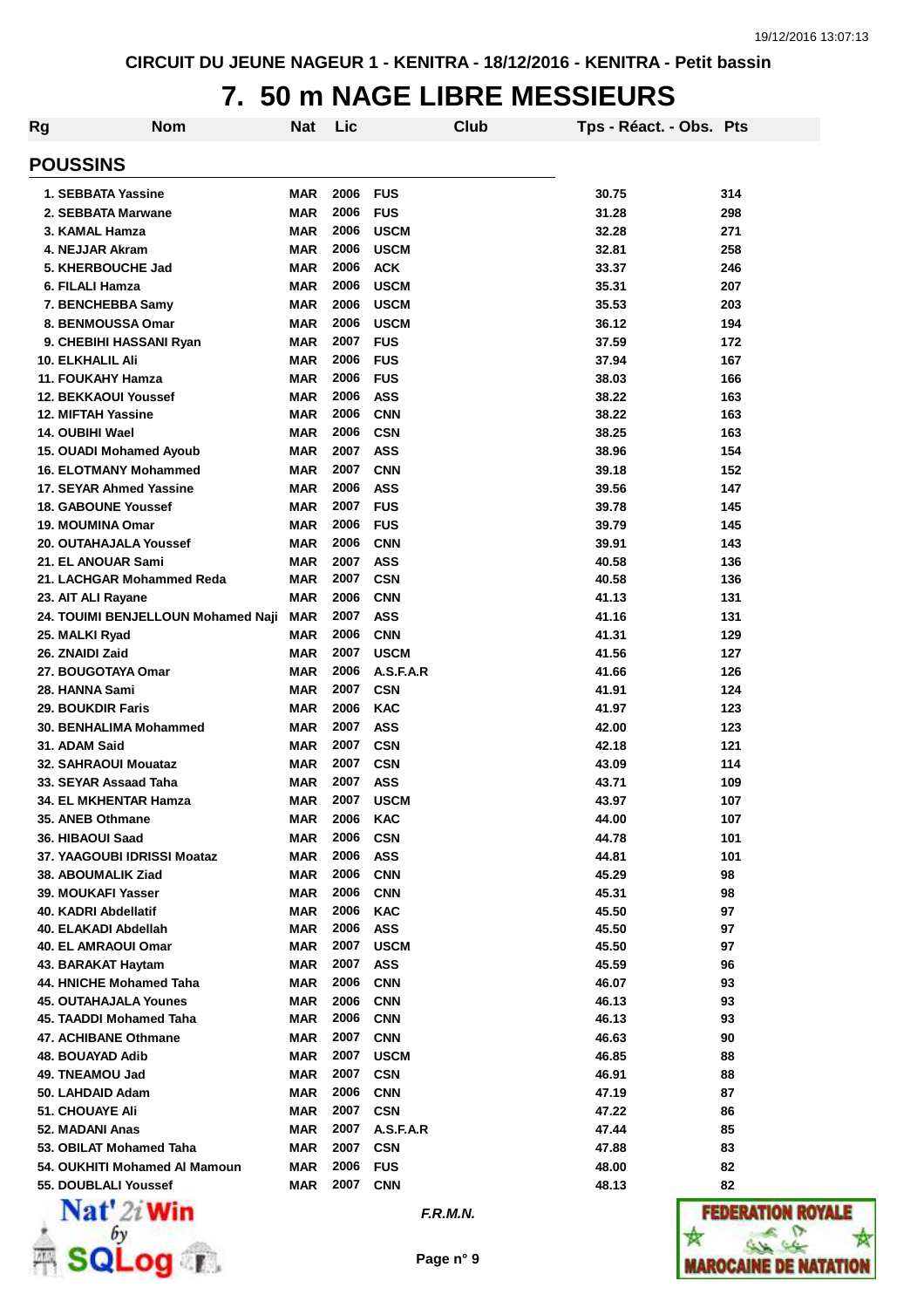# **7. 50 m NAGE LIBRE MESSIEURS**

| <b>Rg</b> | <b>Nom</b>                              | Nat        | Lic  |             | Club | Tps - Réact. - Obs. Pts |    |
|-----------|-----------------------------------------|------------|------|-------------|------|-------------------------|----|
|           | <b>POUSSINS</b>                         |            |      |             |      |                         |    |
|           | 56. ELALAMI Hassan                      | <b>MAR</b> | 2006 | <b>FUS</b>  |      | 48.22                   | 81 |
|           | 57. BENZAKOUR Alae Eddine               | <b>MAR</b> | 2007 | <b>USCM</b> |      | 49.40                   | 75 |
|           | 58. CHEBIHI Mohamed Adam                | <b>MAR</b> | 2006 | <b>KAC</b>  |      | 49.46                   | 75 |
|           | 59. SABBANI Diae Errahman               | <b>MAR</b> | 2006 | CNN         |      | 49.56                   | 75 |
|           | 60. SGHIOURI IDRISSI Mohamed Aymane MAR |            | 2006 | <b>CNN</b>  |      | 51.94                   | 65 |
|           | 61. CHAHABOUN Chihab                    | <b>MAR</b> | 2006 | <b>KAC</b>  |      | 52.00                   | 65 |
|           | 62. SEDDATI Saad Allah                  | <b>MAR</b> | 2007 | <b>KAC</b>  |      | 54.18                   | 57 |
|           | <b>63. EL HASSANI Ali</b>               | <b>MAR</b> | 2007 | <b>FUS</b>  |      | 55.00                   | 54 |
|           | 64. HAFIDI Mohammed Amine               | <b>MAR</b> | 2006 | <b>KAC</b>  |      | 55.19                   | 54 |
|           | 65. BENDAOU Yasser                      | <b>MAR</b> | 2007 | <b>CNN</b>  |      | 56.47                   | 50 |
|           | 66. MITTA Rayan                         | <b>MAR</b> | 2007 | <b>CSN</b>  |      | 56.85                   | 49 |
|           | 67. SAMTI Hamza                         | <b>MAR</b> | 2007 | <b>USCM</b> |      | 57.37                   | 48 |
|           | 68. DOUKALI Mouhamed                    | <b>MAR</b> | 2006 | <b>KAC</b>  |      | 59.30                   | 43 |
|           | 69. KIKER Abdessamad                    | <b>MAR</b> | 2007 | <b>ASS</b>  |      | 1:01.72                 | 38 |
|           | 70. OUADI Saad                          | <b>MAR</b> | 2006 | <b>ASS</b>  |      | 1:01.84                 | 38 |
|           | 71. BOUJLIL Mousaab                     | <b>MAR</b> | 2007 | <b>CNN</b>  |      | 1:05.37                 | 32 |
|           | 72. ALOUACH Saad                        | <b>MAR</b> | 2007 | <b>ASS</b>  |      | 1:06.87                 | 30 |
|           | 73. ABBADI Seifeddine                   | <b>MAR</b> | 2007 | <b>CNN</b>  |      | 1:13.63                 | 22 |
|           | <b>NC. MESFIOUI Saifeddine</b>          | <b>MAR</b> | 2006 | <b>KAC</b>  |      | Frf n.d.                |    |
|           | <b>NC. IRAAMANE Rayane</b>              | <b>MAR</b> | 2006 | <b>ASS</b>  |      | Frf n.d.                |    |
|           | <b>NC. CHAKOR Ahmed Anas</b>            | <b>MAR</b> | 2007 | <b>CNN</b>  |      | Frf n.d.                |    |
|           | <b>NC. BOUROUYNE Abderrahmane</b>       | <b>MAR</b> | 2006 | <b>CSN</b>  |      | Frf n.d.                |    |
|           | <b>NC. HATTA Nassim</b>                 | <b>MAR</b> | 2006 | <b>CSN</b>  |      | Frf n.d.                |    |
|           | <b>NC. BELKAZ Sami</b>                  | <b>MAR</b> | 2007 | <b>CSN</b>  |      | Frf n.d.                |    |
|           | <b>NC. OUBADAH Yasser</b>               | <b>MAR</b> | 2006 | <b>CNN</b>  |      | Frf n.d.                |    |
|           | <b>NC. AIT BELHOUSSEIN Wassim</b>       | <b>MAR</b> | 2007 | <b>CNN</b>  |      | Frf n.d.                |    |
|           | <b>NC. ZESLI Wael</b>                   | <b>MAR</b> | 2007 | <b>CNN</b>  |      | <b>\bandon</b>          | 0  |
|           | <b>NC. AISSI Houssam</b>                | <b>MAR</b> | 2007 | <b>CNN</b>  |      | Dsq NI                  | 0  |



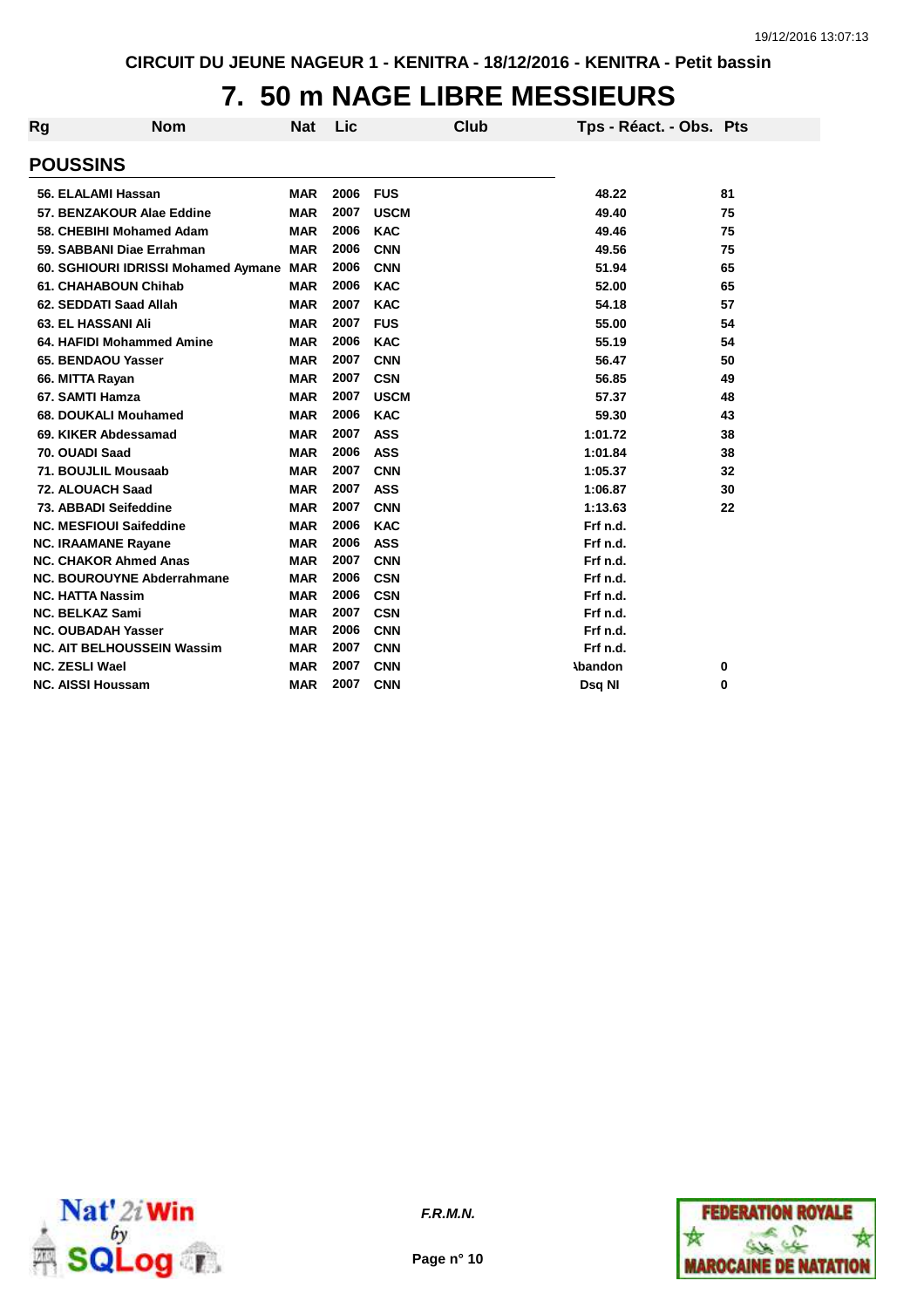#### **8. 50 m NAGE LIBRE DAMES**

| Rg                                              | <b>Nom</b>                      | <b>Nat</b>               | Lic          |                           | Club | Tps - Réact. - Obs. Pts |            |
|-------------------------------------------------|---------------------------------|--------------------------|--------------|---------------------------|------|-------------------------|------------|
| <b>POUSSINS</b>                                 |                                 |                          |              |                           |      |                         |            |
|                                                 |                                 |                          |              |                           |      |                         |            |
| 1. ALLAOUI Inass                                |                                 | <b>MAR</b>               | 2006         | A.S.F.A.R                 |      | 34.62                   | 322        |
| 2. TIBARI Malak                                 |                                 | <b>MAR</b>               | 2006<br>2006 | A.S.F.A.R                 |      | 35.69                   | 294        |
| 3. YAQOUBI Lina                                 |                                 | <b>MAR</b>               | 2007         | <b>CSN</b><br><b>USCM</b> |      | 36.28                   | 279        |
| <b>4. SADIQUI Rawane</b>                        |                                 | <b>MAR</b>               |              |                           |      | 36.79                   | 268        |
| 5. HOSNI Kaoutar                                |                                 | <b>MAR</b>               | 2006<br>2006 | <b>ACK</b>                |      | 37.28                   | 258        |
| 6. BAHAJOUB Meryem                              |                                 | <b>MAR</b>               |              | <b>FUS</b>                |      | 37.75                   | 248        |
| 7. BENSALEH Nour El Houda                       |                                 | <b>MAR</b>               | 2007         | <b>FUS</b>                |      | 38.09                   | 241        |
| 8. IDRISSI Hasnae                               |                                 | <b>MAR</b>               | 2007<br>2007 | <b>USCM</b>               |      | 38.57                   | 232        |
| 9. LAHLIMI Hiba                                 | 10. IDRISSI FAKHREDDINE Nada    | <b>MAR</b><br><b>MAR</b> | 2006         | <b>ACK</b><br><b>FUS</b>  |      | 38.78                   | 229<br>222 |
|                                                 |                                 |                          | 2007         | <b>USCM</b>               |      | 39.16                   |            |
| 11. BENSLETEN Sara                              |                                 | <b>MAR</b>               |              |                           |      | 39.59                   | 215        |
| 12. RAGTAOUI Nada<br><b>13. ELOMARI Yasmine</b> |                                 | <b>MAR</b>               | 2007<br>2006 | <b>FUS</b><br><b>ACK</b>  |      | 40.16                   | 206<br>205 |
|                                                 |                                 | <b>MAR</b>               | 2006         |                           |      | 40.22                   |            |
| 14. TIKKI Lyna                                  |                                 | <b>MAR</b>               |              | <b>ASS</b>                |      | 40.33                   | 203        |
| <b>15. EL KHAYATI Imane</b>                     |                                 | <b>MAR</b>               | 2006         | <b>USCM</b>               |      | 41.22                   | 190        |
|                                                 | 16. EL IDRISSI EL AMGHARI Ghita | <b>MAR</b>               | 2006         | <b>USCM</b>               |      | 41.50                   | 187        |
| <b>17. ELAMRAOUI Rim</b>                        |                                 | <b>MAR</b>               | 2006         | <b>FUS</b>                |      | 41.59                   | 185        |
| 18. ELMAZOUNI Youssra                           |                                 | <b>MAR</b>               | 2006         | <b>CSN</b>                |      | 42.43                   | 174        |
| 19. BENSAID Asmae                               |                                 | <b>MAR</b>               | 2006         | <b>CNN</b>                |      | 42.84                   | 170        |
| 20. NIHOU Majdouline                            |                                 | <b>MAR</b>               | 2007         | <b>ACK</b>                |      | 43.19                   | 165        |
| 20. CHABI Lina                                  |                                 | <b>MAR</b>               | 2006<br>2007 | <b>USCM</b>               |      | 43.19                   | 165        |
| 22. DEBDOUBI Nihale                             |                                 | <b>MAR</b>               | 2006         | <b>CSN</b>                |      | 43.91                   | 157        |
| 23. ZAARI JABRI Rim                             |                                 | <b>MAR</b>               |              | <b>ASS</b>                |      | 45.12                   | 145        |
| 24. SEMLALI Hibat Allah                         |                                 | <b>MAR</b><br><b>MAR</b> | 2007<br>2007 | <b>KAC</b>                |      | 45.19                   | 144        |
| 24. BOUHEMAID Sarah                             |                                 |                          | 2007         | <b>CNN</b>                |      | 45.19                   | 144        |
| 26. EL YAAGOUBI Douaa                           |                                 | <b>MAR</b>               | 2007         | <b>USCM</b>               |      | 45.25                   | 144        |
| 27. EL HAJJI Yasmine                            |                                 | <b>MAR</b>               |              | <b>CNN</b>                |      | 45.41                   | 142        |
| 28. ELBOUAZZAOUI Malak                          |                                 | <b>MAR</b>               | 2007<br>2007 | <b>ASS</b>                |      | 45.62                   | 140        |
| 29. BAYADOU Jannat<br>30. EL MEJDOUB Amina      |                                 | <b>MAR</b><br><b>MAR</b> | 2006         | <b>KAC</b><br><b>ASS</b>  |      | 45.65<br>45.97          | 140<br>137 |
|                                                 | 31. MOUKHLESSE Nour El Houda    | MAR                      | 2007         | <b>KAC</b>                |      | 46.12                   | 136        |
| <b>32. EDDAOUE Israe</b>                        |                                 | <b>MAR</b>               | 2006         |                           |      |                         |            |
| 33. DIOURI Hiba                                 |                                 | <b>MAR</b>               | 2007         | <b>CNN</b><br><b>CSN</b>  |      | 47.09<br>47.16          | 128<br>127 |
|                                                 |                                 | MAR                      | 2006         | <b>CNN</b>                |      |                         | 115        |
| 34. EDDAOUE Soraya<br>35. SAIFI Salma           |                                 | MAR                      | 2007         | <b>CNN</b>                |      | 48.72<br>49.50          | 110        |
| 36. BENARAFA Rim                                |                                 | <b>MAR</b>               | 2007         | <b>FUS</b>                |      | 49.72                   | 108        |
| 37. ZAGRITI Nada                                |                                 | <b>MAR</b>               | 2007         | <b>ASS</b>                |      | 49.94                   | 107        |
| 38. DIOURI Hanane                               |                                 | <b>MAR</b>               | 2007         | <b>ASS</b>                |      | 50.44                   | 104        |
| 39. BEN MOUSSA Heba                             |                                 | <b>MAR</b>               | 2007         | <b>CSN</b>                |      | 50.45                   | 104        |
| 40. KIDAYE Rachida                              |                                 | <b>MAR</b>               | 2007         | <b>CNN</b>                |      | 50.68                   | 102        |
| 41. ALILOU Dina Walae                           |                                 | <b>MAR</b>               | 2006         | <b>CNN</b>                |      | 51.13                   | 99         |
| 42. IZOUGAGHEN Yassmina                         |                                 | <b>MAR</b>               | 2007         | <b>CNN</b>                |      | 53.75                   | 86         |
| 43. TAZZIT Douae                                |                                 | <b>MAR</b>               | 2007         | <b>CSN</b>                |      | 53.88                   | 85         |
| 44. ZOUAKI Ibtihal                              |                                 | <b>MAR</b>               | 2007         | <b>ASS</b>                |      | 53.97                   | 85         |
| 45. BOUARSA Yaqout                              |                                 | <b>MAR</b>               | 2007         | <b>KAC</b>                |      | 54.03                   | 84         |
| <b>46. EL MATHARI Soundouss</b>                 |                                 | <b>MAR</b>               | 2007         | <b>CNN</b>                |      | 54.59                   | 82         |
| 47. SILMI Narjiss                               |                                 | <b>MAR</b>               | 2007         | <b>CNN</b>                |      | 55.19                   | 79         |
| 48. NOUIRA Rihab                                |                                 | <b>MAR</b>               | 2007         | <b>KAC</b>                |      | 55.25                   | 79         |
| 49. ALHAMAD Sundus                              |                                 | <b>MAR</b>               | 2007         | <b>KAC</b>                |      | 55.75                   | 77         |
| 50. AQUIL Rim                                   |                                 | <b>MAR</b>               | 2007         | <b>ASS</b>                |      | 56.00                   | 76         |
| 51. KHARMICH Zineb                              |                                 | <b>MAR</b>               | 2007         | <b>CNN</b>                |      | 56.72                   | 73         |
| 52. ALAMI YADRI Bassma                          |                                 | <b>MAR</b>               | 2007         | <b>CNN</b>                |      | 57.00                   | 72         |
| 53. NEJJAR Hiba                                 |                                 | <b>MAR</b>               | 2007         | <b>CNN</b>                |      | 57.28                   | 71         |
| 54. AIT BELLA Ichraq                            |                                 | <b>MAR</b>               | 2007         | <b>CNN</b>                |      | 57.59                   | 69         |
|                                                 |                                 |                          |              |                           |      |                         |            |



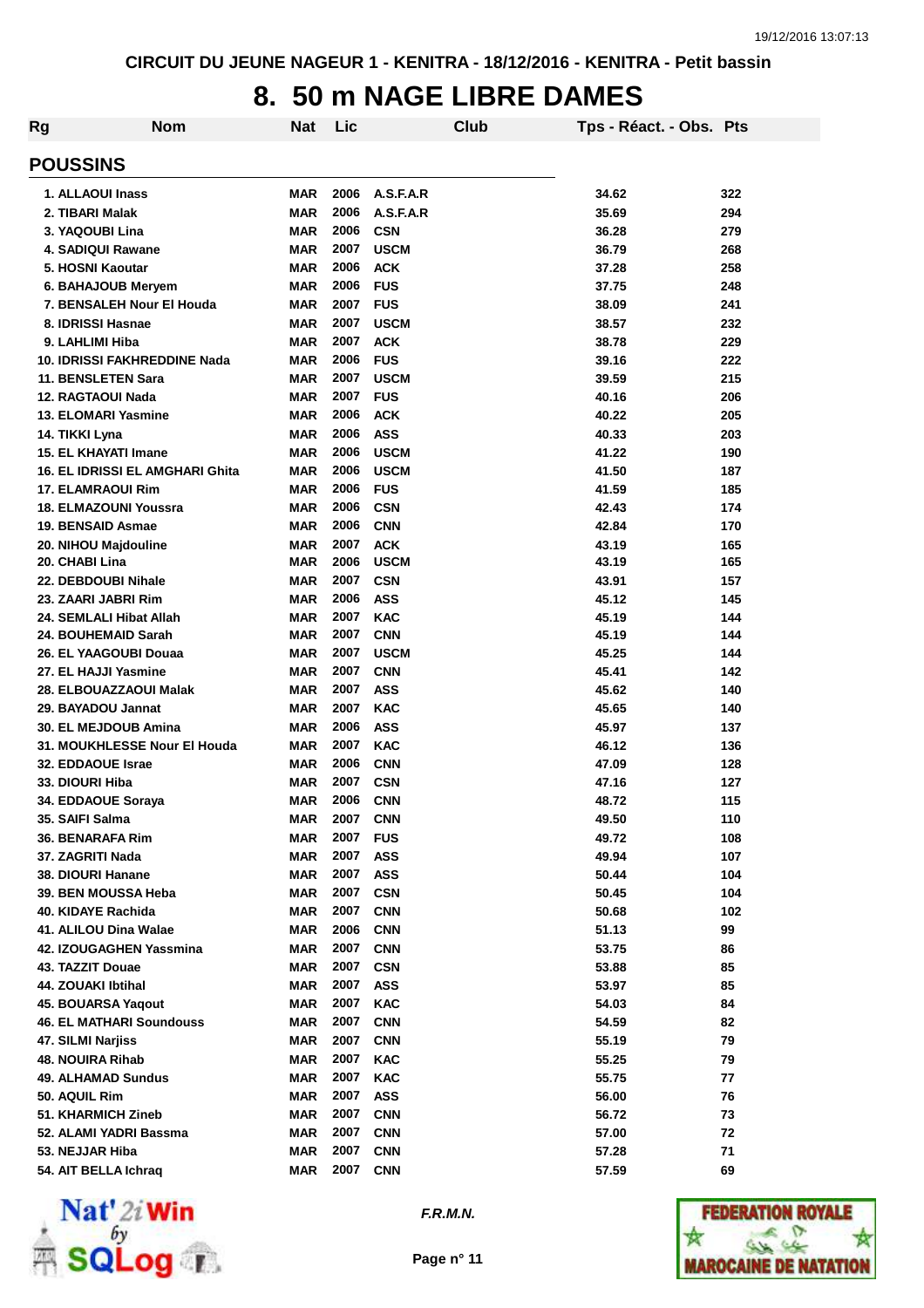### **8. 50 m NAGE LIBRE DAMES**

| Rg              | <b>Nom</b>                    | <b>Nat</b> | Lic  | Club        | Tps - Réact. - Obs. Pts |    |
|-----------------|-------------------------------|------------|------|-------------|-------------------------|----|
| <b>POUSSINS</b> |                               |            |      |             |                         |    |
|                 | 55. ENNAMIRI Nour             | <b>MAR</b> | 2007 | <b>KAC</b>  | 58.22                   | 67 |
|                 | 56. BAKKAR Yasmine            | <b>MAR</b> | 2006 | <b>KAC</b>  | 1:02.03                 | 56 |
|                 | 57. BENAZOUZ Rim              | <b>MAR</b> | 2007 | <b>ASS</b>  | 1:04.84                 | 49 |
|                 | 58. KAISSI Fatima Zahra       | <b>MAR</b> | 2007 | <b>CNK</b>  | 1:05.25                 | 48 |
|                 | 59. MAACH Lina Nada           | <b>MAR</b> | 2007 | <b>CNN</b>  | 1:10.09                 | 38 |
|                 | 60. BOUJLIL Aroua             | <b>MAR</b> | 2007 | <b>CNN</b>  | 1:17.09                 | 29 |
| 61. TAIDI Hiba  |                               | <b>MAR</b> | 2007 | <b>CNN</b>  | 1:27.18                 | 20 |
|                 | <b>NC. BOULAMI Lina</b>       | <b>MAR</b> | 2006 | <b>USCM</b> | Frf n.d.                |    |
|                 | <b>NC. SADKI Salma</b>        | <b>MAR</b> | 2007 | <b>CNN</b>  | Frf n.d.                |    |
|                 | <b>NC. EBRAHIMI Malak</b>     | <b>MAR</b> | 2007 | <b>CNN</b>  | Frf n.d.                |    |
|                 | NC. ELOUADI Fatima Ezzahrae   | <b>MAR</b> | 2007 | <b>CNN</b>  | Frf n.d.                |    |
|                 | <b>NC. BENNANI Salma</b>      | <b>MAR</b> | 2006 | <b>CNN</b>  | Frf n.d.                |    |
|                 | <b>NC. DAOUDI Walae Malak</b> | <b>MAR</b> | 2006 | <b>CNN</b>  | Frf n.d.                |    |
|                 | <b>NC. ELAZHARI Maroua</b>    | <b>MAR</b> | 2006 | <b>FUS</b>  | Frf n.d.                |    |
|                 | <b>NC. EL BERKAOUI Hajar</b>  | MAR        | 2007 | <b>CNN</b>  | Frf n.d.                |    |



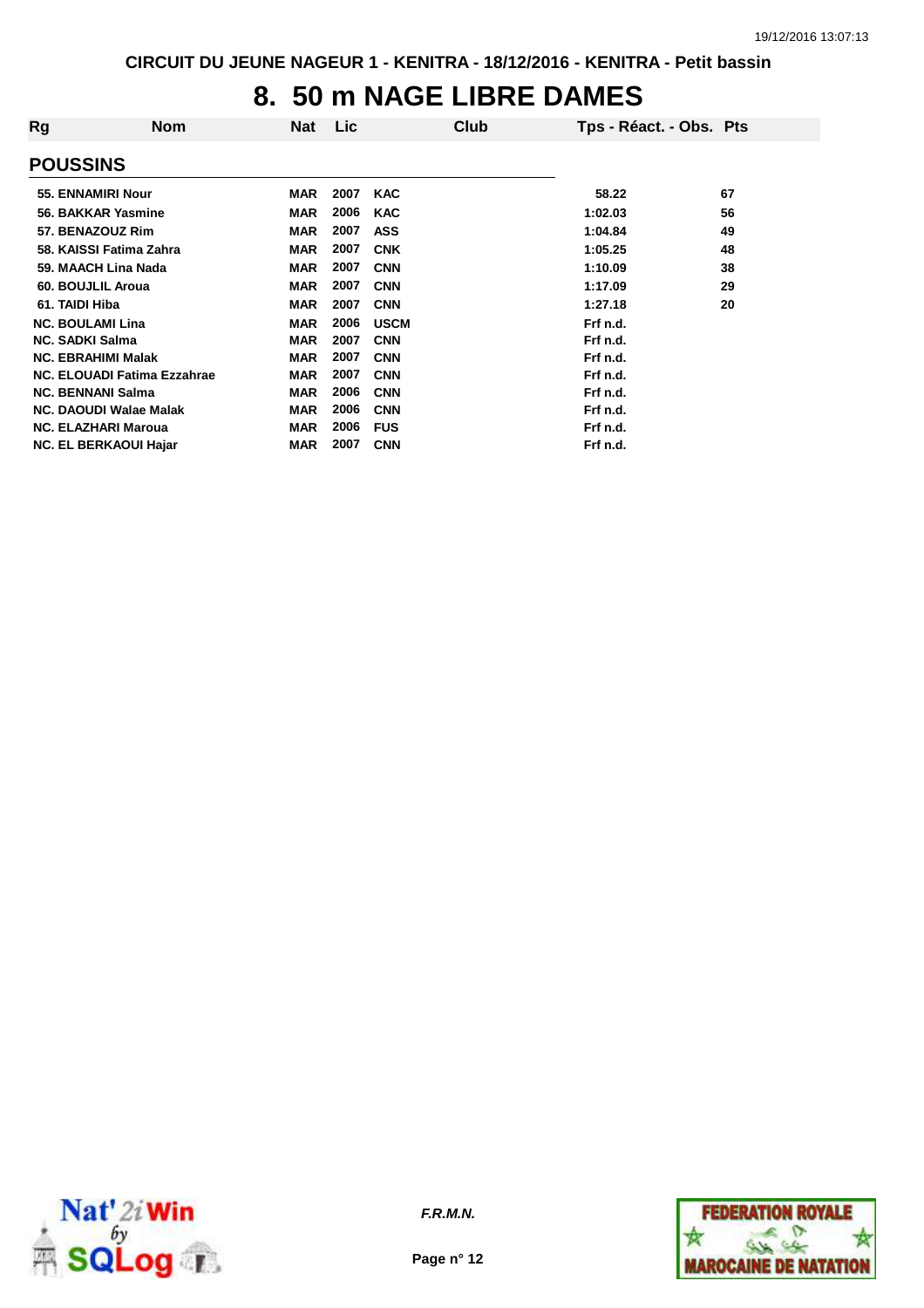# **9. 200 m 4 NAGES MESSIEURS**

| Rg               | <b>Nom</b>                  | <b>Nat</b> | <b>Lic</b> |             | Club | Tps - Réact. - Obs. Pts |     |
|------------------|-----------------------------|------------|------------|-------------|------|-------------------------|-----|
| <b>BENJAMINS</b> |                             |            |            |             |      |                         |     |
|                  | 1. ZEMZAMI Mohamed Sami     | <b>MAR</b> | 2005       | <b>USCM</b> |      | 2:58.84                 | 261 |
|                  | 2. BOUHMOUCH Youssef        | <b>MAR</b> | 2004       | <b>USCM</b> |      | 3:00.03                 | 256 |
|                  | 3. MEZRAOUI Hamid           | <b>MAR</b> | 2005       | <b>ASS</b>  |      | 3:39.53                 | 141 |
|                  | 4. BOUSSAADANE Mohamed Taha | <b>MAR</b> | 2004       | A.S.F.A.R   |      | 3:44.59                 | 132 |
| 5. KABIRI Wael   |                             | <b>MAR</b> | 2005       | ASS         |      | 3:55.09                 | 115 |
| <b>POUSSINS</b>  |                             |            |            |             |      |                         |     |
|                  | 1. BOULMAKOUL Asaad         | <b>MAR</b> | 2006       | ASS         |      | 3:18.91                 | 190 |
|                  | 2. SEYAR Ahmed Yassine      | MAR        | 2006       | ASS         |      | 3:45.03                 | 131 |
|                  | 3. BEKKAOUI Youssef         | <b>MAR</b> | 2006       | ASS         |      | 3:45.44                 | 130 |
|                  | 4. OUADI Mohamed Ayoub      | <b>MAR</b> | 2007       | <b>ASS</b>  |      | 3:47.72                 | 126 |
|                  | 5. ELHARRAK Mohammed        | <b>MAR</b> | 2006       | <b>ASS</b>  |      | 3:48.78                 | 124 |



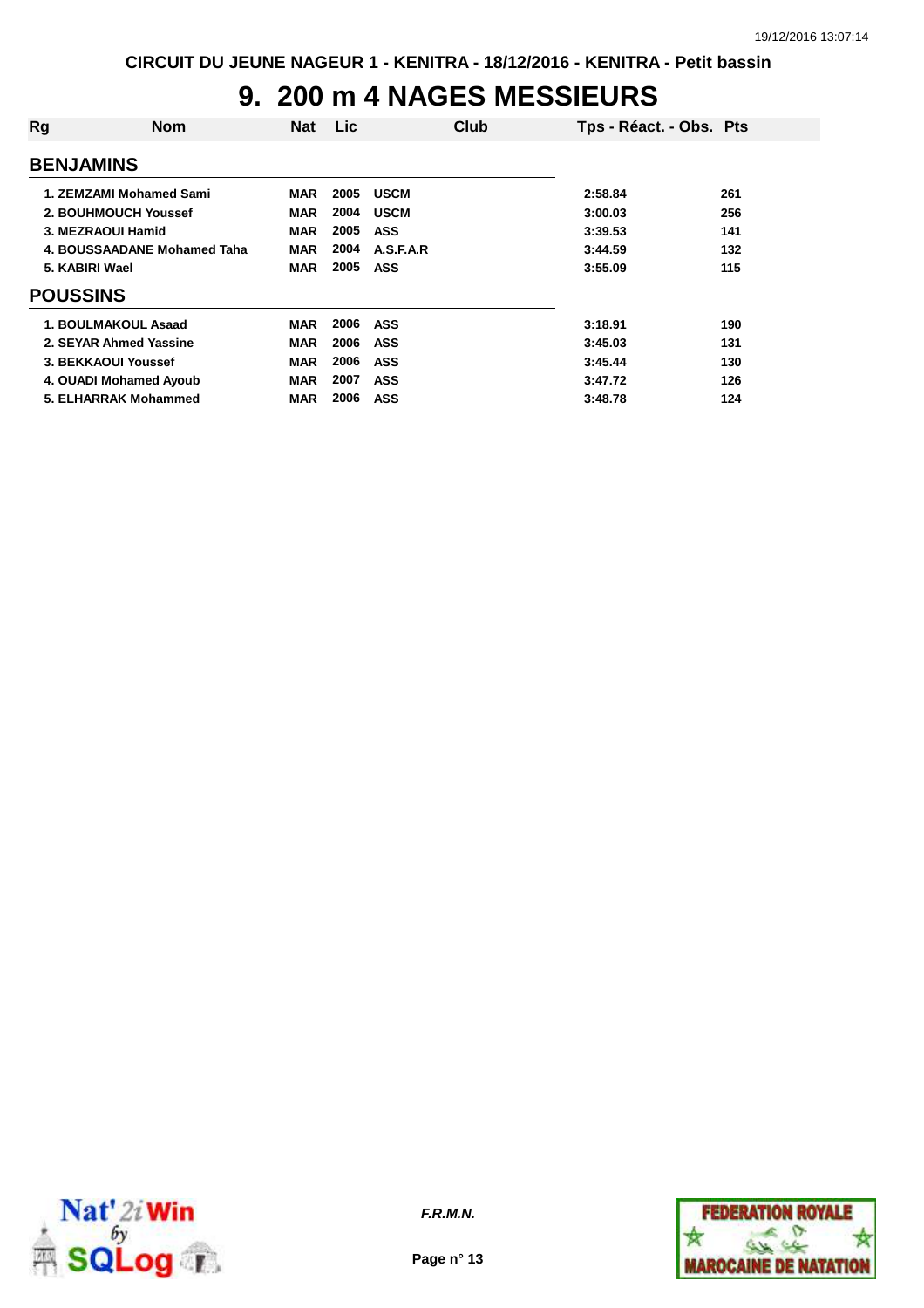### **10. 400 m NAGE LIBRE MESSIEURS**

| Rg               | <b>Nom</b>                   | <b>Nat</b> | Lic  | Club        | Tps - Réact. - Obs. Pts |     |
|------------------|------------------------------|------------|------|-------------|-------------------------|-----|
| <b>BENJAMINS</b> |                              |            |      |             |                         |     |
|                  | 1. BENCHEBBA Yasser          | <b>MAR</b> | 2004 | <b>USCM</b> | 4:50.62                 | 434 |
|                  | 2. BOURZINE Adam             | <b>MAR</b> | 2005 | <b>USCM</b> | 5:03.03                 | 383 |
| 3. CHAHINE Said  |                              | <b>MAR</b> | 2005 | <b>USCM</b> | 5:03.81                 | 380 |
|                  | 4. BOUZAIDI Aymane           | <b>MAR</b> | 2005 | <b>CSN</b>  | 5:19.53                 | 326 |
|                  | 5. BENHLIMA Hamza            | <b>MAR</b> | 2004 | <b>ASS</b>  | 5:21.37                 | 321 |
| 6. DRISSI Ilias  |                              | <b>MAR</b> | 2004 | <b>FUS</b>  | 5:34.75                 | 284 |
|                  | 7. EL KHDARI Mohammed        | <b>MAR</b> | 2004 | <b>CSN</b>  | 5:35.28                 | 282 |
| 8. ABROUK Badr   |                              | <b>MAR</b> | 2004 | A.S.F.A.R   | 5:37.59                 | 277 |
|                  | 9. BOULMAKOUL Mohammed Ayman | <b>MAR</b> | 2004 | <b>ASS</b>  | 5:39.47                 | 272 |
|                  | <b>10. EL MADANI Yassir</b>  | <b>MAR</b> | 2005 | <b>FUS</b>  | 5:48.66                 | 251 |
|                  | <b>11. RHAFIRI Marouane</b>  | <b>MAR</b> | 2004 | A.S.F.A.R   | 6:13.19                 | 205 |
|                  | 12. SEJJARI Souhayl          | <b>MAR</b> | 2004 | <b>FUS</b>  | 6:22.85                 | 189 |
|                  | <b>13. BERRADA Younes</b>    | <b>MAR</b> | 2004 | <b>FUS</b>  | 6:28.50                 | 181 |
|                  | 14. TOURABI Yahya            | <b>MAR</b> | 2005 | <b>FUS</b>  | 6:29.28                 | 180 |
| 15. KASMI Sami   |                              | <b>MAR</b> | 2005 | <b>FUS</b>  | 6:31.40                 | 177 |
|                  | 16. ZOUANAT Mohamed Islam    | <b>MAR</b> | 2004 | <b>FUS</b>  | 6:44.00                 | 161 |
|                  | 17. BERRADA Ilyass           | <b>MAR</b> | 2005 | <b>FUS</b>  | 7:01.31                 | 142 |



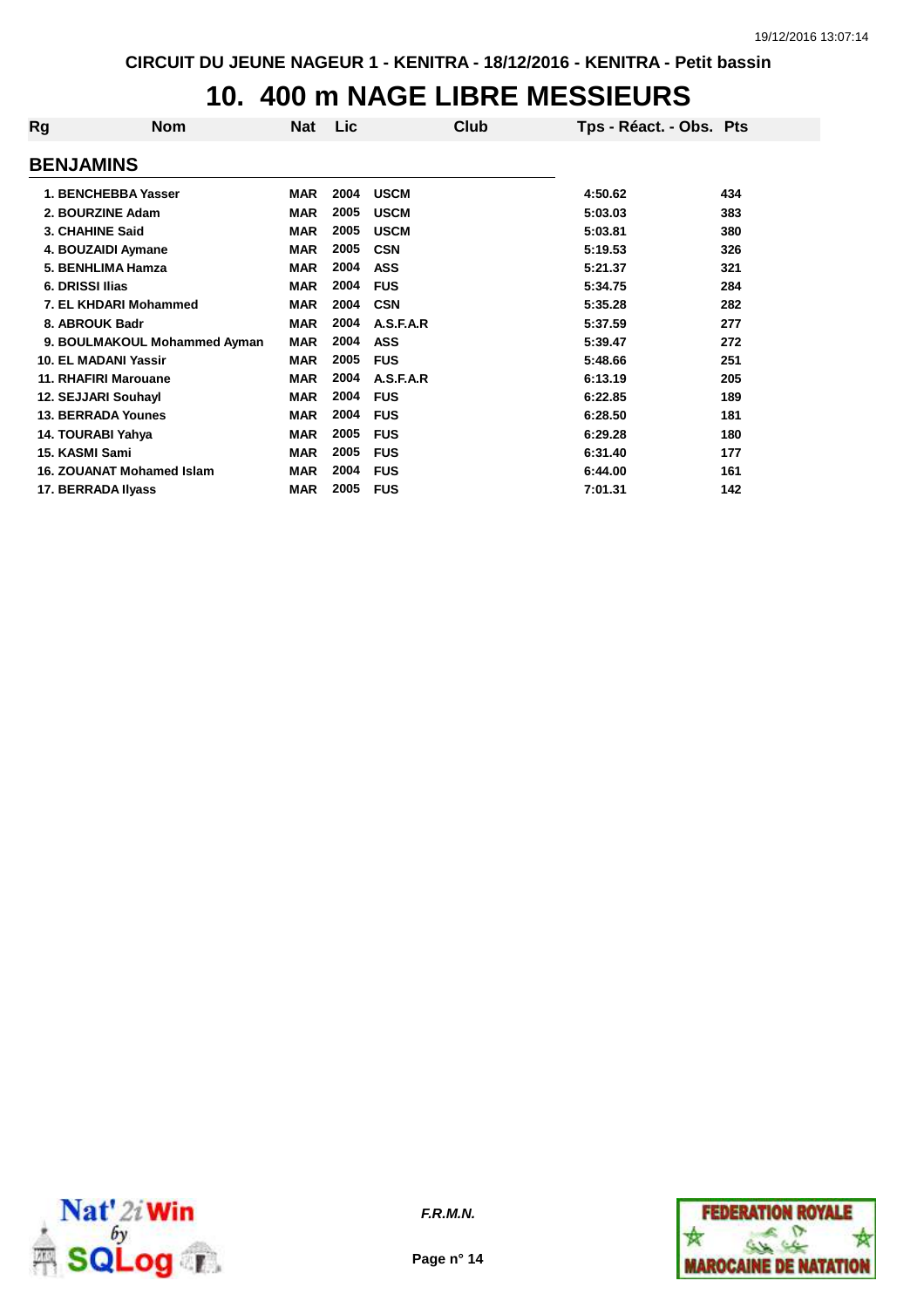## **11. 200 m NAGE LIBRE MESSIEURS**

| Rg | <b>Nom</b>                         | <b>Nat</b> | Lic  | Club        | Tps - Réact. - Obs. Pts |     |
|----|------------------------------------|------------|------|-------------|-------------------------|-----|
|    | <b>POUSSINS</b>                    |            |      |             |                         |     |
|    | 1. KAMAL Hamza                     | <b>MAR</b> | 2006 | <b>USCM</b> | 2:32.81                 | 297 |
|    | 2. NEJJAR Akram                    | <b>MAR</b> | 2006 | <b>USCM</b> | 2:33.19                 | 295 |
|    | 3. KHERBOUCHE Jad                  | <b>MAR</b> | 2006 | <b>ACK</b>  | 2:34.44                 | 288 |
|    | <b>4. SEBBATA Yassine</b>          | <b>MAR</b> | 2006 | <b>FUS</b>  | 2:41.15                 | 253 |
|    | 5. FILALI Hamza                    | <b>MAR</b> | 2006 | <b>USCM</b> | 2:42.61                 | 246 |
|    | 6. SEBBATA Marwane                 | <b>MAR</b> | 2006 | <b>FUS</b>  | 2:43.65                 | 242 |
|    | 7. BENCHEBBA Samy                  | <b>MAR</b> | 2006 | <b>USCM</b> | 2:46.96                 | 228 |
|    | 8. BENMOUSSA Omar                  | <b>MAR</b> | 2006 | <b>USCM</b> | 2:49.78                 | 216 |
|    | 9. ELKHALIL Ali                    | <b>MAR</b> | 2006 | <b>FUS</b>  | 3:09.12                 | 156 |
|    | <b>10. ZEHAUF Tarik</b>            | <b>MAR</b> | 2007 | <b>ACK</b>  | 3:11.53                 | 151 |
|    | <b>11. FOUKAHY Hamza</b>           | <b>MAR</b> | 2006 | <b>FUS</b>  | 3:11.56                 | 150 |
|    | <b>12. GABOUNE Youssef</b>         | <b>MAR</b> | 2007 | <b>FUS</b>  | 3:17.00                 | 138 |
|    | 13. CHEBIHI HASSANI Ryan           | <b>MAR</b> | 2007 | <b>FUS</b>  | 3:17.34                 | 138 |
|    | 14. LACHGAR Mohammed Reda          | <b>MAR</b> | 2007 | <b>CSN</b>  | 3:17.35                 | 138 |
|    | <b>15. MOUMINA Omar</b>            | <b>MAR</b> | 2006 | <b>FUS</b>  | 3:18.47                 | 135 |
|    | <b>16. EL ANOUAR Sami</b>          | <b>MAR</b> | 2007 | <b>ASS</b>  | 3:35.00                 | 106 |
|    | 17. ZNAIDI Zaid                    | <b>MAR</b> | 2007 | <b>USCM</b> | 3:38.75                 | 101 |
|    | 18. TOUIMI BENJELLOUN Mohamed Naji | <b>MAR</b> | 2007 | <b>ASS</b>  | 3:38.78                 | 101 |
|    | 19. SEYAR Assaad Taha              | <b>MAR</b> | 2007 | <b>ASS</b>  | 3:40.43                 | 99  |
|    | 20. BENHALIMA Mohammed             | <b>MAR</b> | 2007 | <b>ASS</b>  | 3:40.55                 | 98  |
|    | 21. ELAKADI Abdellah               | <b>MAR</b> | 2006 | <b>ASS</b>  | 3:47.97                 | 89  |
|    | 22. EL MKHENTAR Hamza              | <b>MAR</b> | 2007 | <b>USCM</b> | 3:49.25                 | 88  |
|    | 23. BOUGOTAYA Omar                 | <b>MAR</b> | 2006 | A.S.F.A.R   | 3:52.78                 | 84  |
|    | 24. AMR Abdennebi                  | <b>MAR</b> | 2006 | A.S.F.A.R   | 4:00.25                 | 76  |
|    | 25. BOUAYAD Adib                   | <b>MAR</b> | 2007 | <b>USCM</b> | 4:07.72                 | 69  |
|    | 26. YAAGOUBI IDRISSI Moataz        | <b>MAR</b> | 2006 | <b>ASS</b>  | 4:08.78                 | 68  |
|    | 27. CHEBIHI Mohamed Adam           | <b>MAR</b> | 2006 | <b>KAC</b>  | 4:18.22                 | 61  |



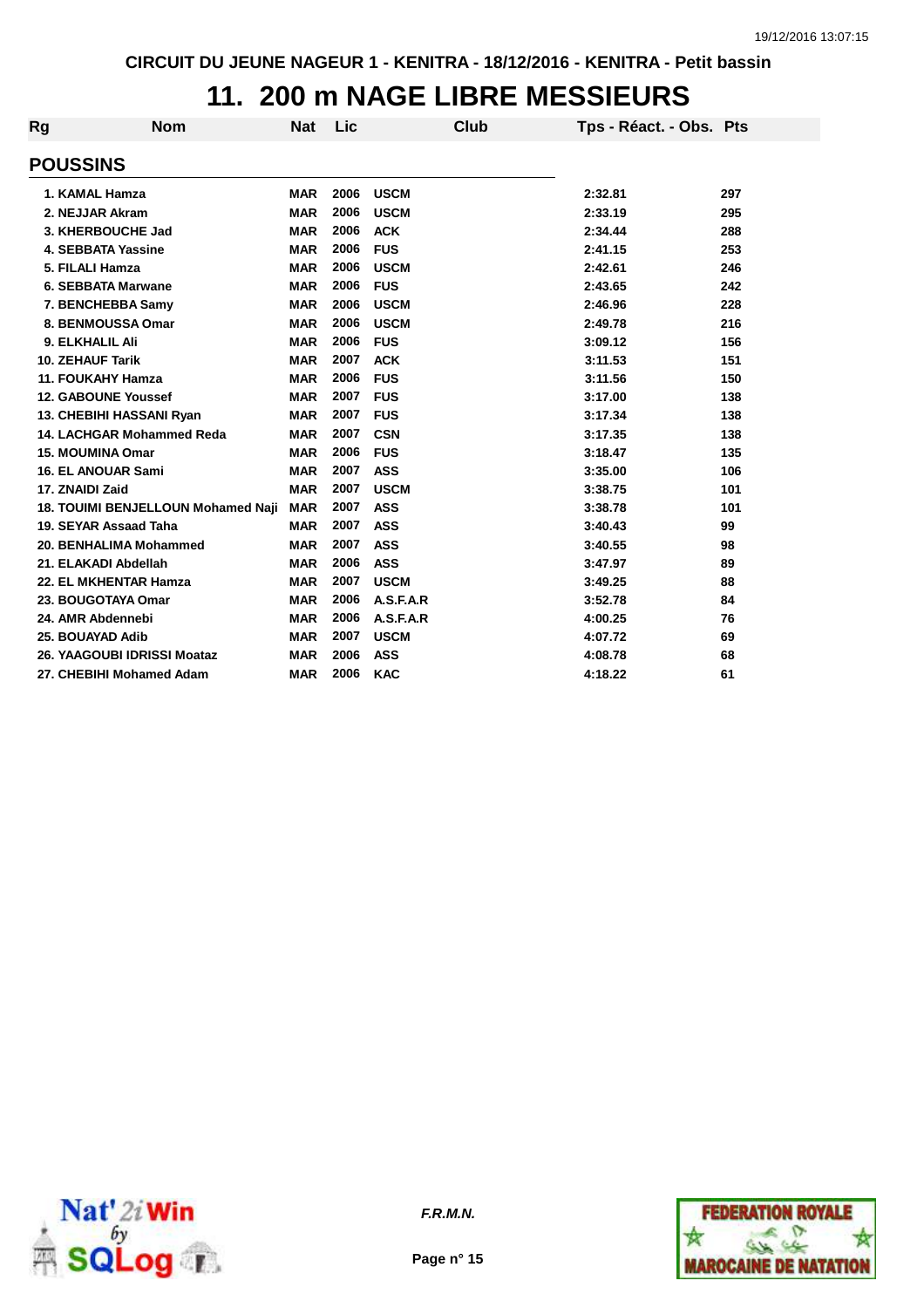## **12. 50 m DOS DAMES**

| Rg | <b>Nom</b>                       | Nat        | Lic  |             | Club | Tps - Réact. - Obs. Pts |     |
|----|----------------------------------|------------|------|-------------|------|-------------------------|-----|
|    | <b>BENJAMINS</b>                 |            |      |             |      |                         |     |
|    | 1. CHOUAIBI Hiba                 | <b>MAR</b> | 2004 | <b>USCM</b> |      | 34.62                   | 477 |
|    | 2. RACHIDI Oumaima               | <b>MAR</b> | 2004 | <b>USCM</b> |      | 35.72                   | 434 |
|    | 3. SEBBATA Oumnia                | <b>MAR</b> | 2005 | <b>FUS</b>  |      | 36.03                   | 423 |
|    | <b>4. BOUSSOUF Malak</b>         | <b>MAR</b> | 2004 | <b>ACK</b>  |      | 37.09                   | 388 |
|    | 5. BASKACH Maha                  | <b>MAR</b> | 2005 | <b>USCM</b> |      | 38.06                   | 359 |
|    | 6. BELRHITI Abrare               | <b>MAR</b> | 2004 | <b>ACK</b>  |      | 38.28                   | 353 |
|    | 7. BAMHAOUED Imane               | <b>MAR</b> | 2004 | A.S.F.A.R   |      | 38.78                   | 339 |
|    | 8. HOSNI Meryem                  | <b>MAR</b> | 2005 | <b>ACK</b>  |      | 39.00                   | 334 |
|    | 9. GABOUNE Lina                  | <b>MAR</b> | 2004 | <b>FUS</b>  |      | 39.12                   | 331 |
|    | 10. RIAD Yasmine                 | <b>MAR</b> | 2004 | <b>FUS</b>  |      | 39.75                   | 315 |
|    | 11. RIMI Jennate                 | <b>MAR</b> | 2005 | <b>FUS</b>  |      | 40.37                   | 301 |
|    | 12. CHAHIDI Hadil                | <b>MAR</b> | 2005 | <b>USCM</b> |      | 40.50                   | 298 |
|    | 13. MASAIF Mouna Yassmina        | <b>MAR</b> | 2005 | <b>ACK</b>  |      | 41.25                   | 282 |
|    | <b>14. EL YACOUBI Lina</b>       | <b>MAR</b> | 2005 | <b>USCM</b> |      | 41.28                   | 281 |
|    | <b>15. LAHLOU Imane</b>          | <b>MAR</b> | 2005 | <b>FUS</b>  |      | 41.72                   | 272 |
|    | 16. IGOUZAL Malak                | <b>MAR</b> | 2005 | <b>CSN</b>  |      | 44.43                   | 225 |
|    | 17. ARHARBI Rim                  | <b>MAR</b> | 2004 | <b>KAC</b>  |      | 44.94                   | 218 |
|    | 18. MARHFOUR Aya                 | <b>MAR</b> | 2005 | <b>FUS</b>  |      | 45.12                   | 215 |
|    | 19. BENMOUSSA Aya                | <b>MAR</b> | 2005 | <b>CSN</b>  |      | 45.19                   | 214 |
|    | 20. BOUSSAADANE Oumaima          | <b>MAR</b> | 2004 | A.S.F.A.R   |      | 45.25                   | 213 |
|    | 21. ZEHAUF Fadila                | <b>MAR</b> | 2005 | <b>ACK</b>  |      | 45.43                   | 211 |
|    | 22. CHIADMI Yasmine              | <b>MAR</b> | 2005 | <b>USCM</b> |      | 45.75                   | 206 |
|    | 23. LEFLEJ Rania                 | <b>MAR</b> | 2005 | <b>USCM</b> |      | 45.87                   | 205 |
|    | 24. RIFFI Marwa                  | <b>MAR</b> | 2005 | <b>USCM</b> |      | 46.27                   | 200 |
|    | 25. ELMEKKAOUI Alae              | <b>MAR</b> | 2005 | A.S.F.A.R   |      | 46.96                   | 191 |
|    | 26. ELFARSSI Abir                | <b>MAR</b> | 2005 | A.S.F.A.R   |      | 47.03                   | 190 |
|    | 27. ELMADANI Khaoula             | <b>MAR</b> | 2004 | <b>FUS</b>  |      | 48.05                   | 178 |
|    | 28. BELEKBIRA Chahd              | <b>MAR</b> | 2004 | A.S.F.A.R   |      | 49.75                   | 160 |
|    | 29. TASSA Yasmine                | <b>MAR</b> | 2005 | <b>KAC</b>  |      | 50.56                   | 153 |
|    | 30. GHOUDANE Hiba                | <b>MAR</b> | 2004 | <b>CSN</b>  |      | 50.69                   | 152 |
|    | 31. EL MARNISSI Alae             | <b>MAR</b> | 2005 | <b>CSN</b>  |      | 51.00                   | 149 |
|    | <b>32. ASKARI Zineb</b>          | <b>MAR</b> | 2004 | <b>KAC</b>  |      | 51.16                   | 148 |
|    | 33. YOUSFI Nour Elhouda          | <b>MAR</b> | 2005 | <b>CNN</b>  |      | 51.84                   | 142 |
|    | 34. BOUMALEK Ines                | <b>MAR</b> | 2005 | <b>ASS</b>  |      | 52.81                   | 134 |
|    | <b>35. BOUARSA Zineb</b>         | <b>MAR</b> | 2004 | <b>KAC</b>  |      | 52.97                   | 133 |
|    | 36. AMARI Malak                  | <b>MAR</b> | 2005 | <b>CNN</b>  |      | 54.19                   | 124 |
|    | 37. BENABDELJALIL Mya            | <b>MAR</b> | 2005 | <b>USCM</b> |      | 54.46                   | 122 |
|    | 38. GHENI Salma                  | <b>MAR</b> | 2005 | A.S.F.A.R   |      | 54.97                   | 119 |
|    | <b>39. BELHAJ Zineb</b>          | <b>MAR</b> | 2005 | <b>CNN</b>  |      | 55.75                   | 114 |
|    | 40. SEDDATI Hiba                 | <b>MAR</b> | 2005 | <b>KAC</b>  |      | 56.30                   | 111 |
|    | 41. SILMI Yassamine              | <b>MAR</b> | 2005 | <b>CNN</b>  |      | 56.75                   | 108 |
|    | 42. BOUIRKI Alae                 | <b>MAR</b> | 2005 | <b>CNN</b>  |      | 58.12                   | 100 |
|    | 43. SAIFI Zineb                  | <b>MAR</b> | 2005 | <b>CNN</b>  |      | 58.43                   | 99  |
|    | 44. MAROUDI Nour Elhouda         | <b>MAR</b> | 2005 | <b>ASS</b>  |      | 1:00.19                 | 90  |
|    | 45. ALHAMED Rahaf                | <b>MAR</b> | 2005 | <b>KAC</b>  |      | 1:04.62                 | 73  |
|    | 46. BEL HADDAR Hiba              | <b>MAR</b> | 2005 | <b>CNN</b>  |      | 1:05.22                 | 71  |
|    | 47. GOUGIL Lina                  | <b>MAR</b> | 2005 | <b>CNN</b>  |      | 1:08.32                 | 62  |
|    | <b>NC. BOUMHAID Ikrame</b>       | <b>MAR</b> | 2005 | <b>CNN</b>  |      | Frf exc.                |     |
|    | <b>NC. EL RHOUBARI Rime Ines</b> | <b>MAR</b> | 2004 | <b>FUS</b>  |      | Frf exc.                |     |
|    | <b>NC. AIT SI AHMED Imane</b>    | <b>MAR</b> | 2005 | <b>CNN</b>  |      | Frf n.d.                |     |
|    | <b>NC. KRAOUCH Tacenime</b>      | <b>MAR</b> | 2005 | <b>CNN</b>  |      | Frf n.d.                |     |
|    | <b>NC. SALIM Camelia</b>         | <b>MAR</b> | 2005 | <b>CNN</b>  |      | Frf n.d.                |     |
|    | <b>NC. CHAKER Maryam</b>         | <b>MAR</b> | 2004 | <b>CNN</b>  |      | Frf n.d.                |     |
|    | <b>NC. HOBAIBI Aya</b>           | <b>MAR</b> | 2005 | <b>CSN</b>  |      | Frf n.d.                |     |
|    | <b>NC. ANOUR Aya</b>             | <b>MAR</b> | 2005 | <b>CSN</b>  |      | Frf n.d.                |     |
|    |                                  |            |      |             |      |                         |     |



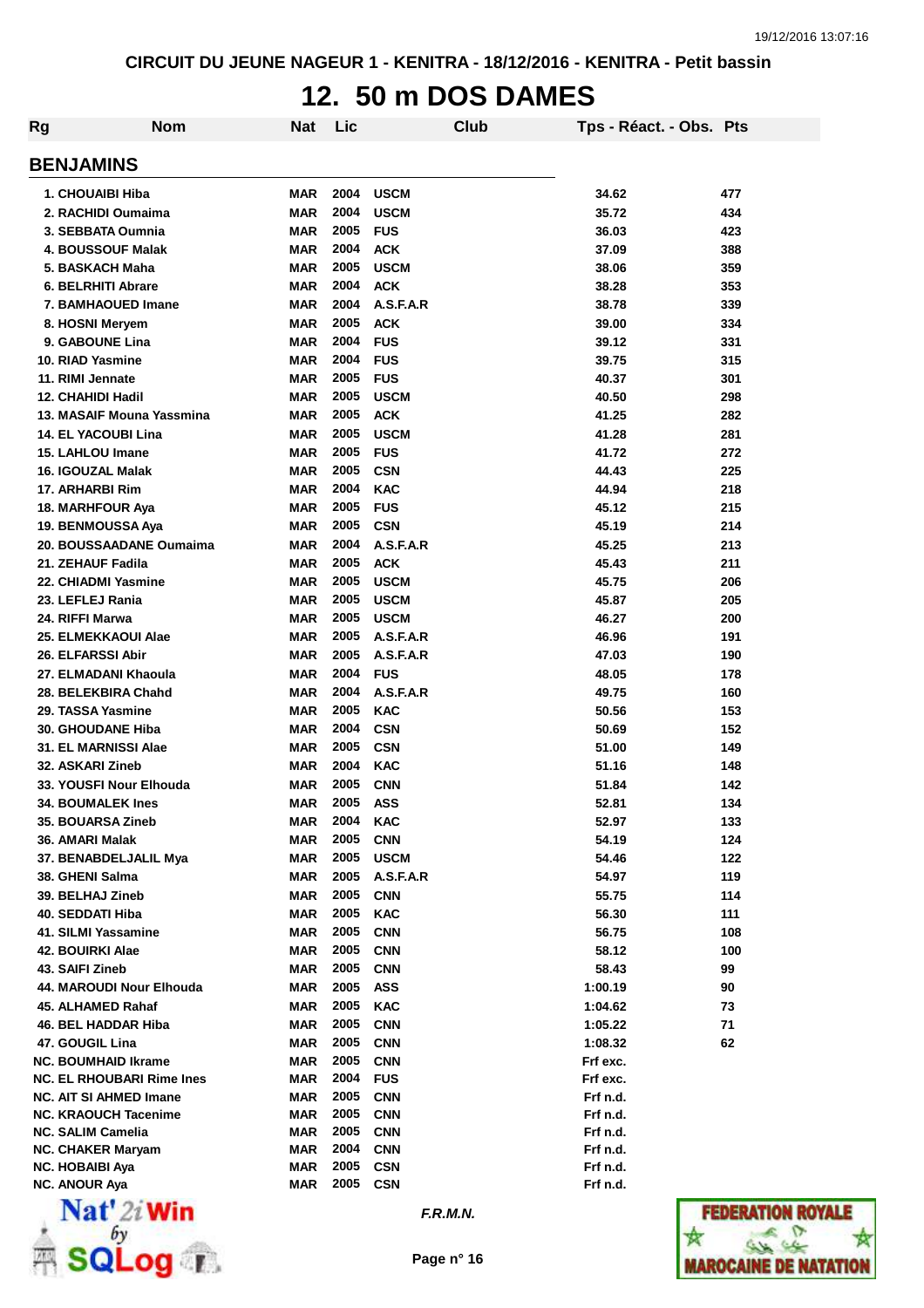# **12. 50 m DOS DAMES**

| Rg | <b>Nom</b>                               | Nat               | Lic          |                           | Club | Tps - Réact. - Obs. Pts |            |
|----|------------------------------------------|-------------------|--------------|---------------------------|------|-------------------------|------------|
|    | <b>BENJAMINS</b>                         |                   |              |                           |      |                         |            |
|    | <b>NC. SQUALLI Lyne</b>                  | MAR               | 2004         | <b>FUS</b>                |      | Frf n.d.                |            |
|    | <b>NC. LAASKRI Manal</b>                 | MAR               | 2004         | <b>KAC</b>                |      | Frf n.d.                |            |
|    | <b>NC. AISSAOUI Hibah</b>                | <b>MAR</b>        | 2005         | <b>CNN</b>                |      | Dsq VI                  | 0          |
|    | <b>NC. AMKOR Hiba</b>                    | MAR               | 2004         | <b>CNN</b>                |      | Dsq VI                  | 0          |
|    | <b>POUSSINS</b>                          |                   |              |                           |      |                         |            |
|    | 1. BAHAJOUB Meryem                       | MAR               | 2006         | <b>FUS</b>                |      | 43.47                   | 241        |
|    | 2. HOSNI Kaoutar                         | MAR               | 2006         | <b>ACK</b>                |      | 43.72                   | 237        |
|    | 3. IDRISSI FAKHREDDINE Nada              | MAR               | 2006         | <b>FUS</b>                |      | 44.91                   | 218        |
|    | 4. BENSALEH Nour El Houda                | MAR               | 2007         | <b>FUS</b>                |      | 45.15                   | 215        |
|    | 5. RAGTAOUI Nada                         | MAR               | 2007         | <b>FUS</b>                |      | 45.82                   | 206        |
|    | 6. SADIQUI Rawane                        | MAR               | 2007         | <b>USCM</b>               |      | 47.07                   | 190        |
|    | 7. ELAMRAOUI Rim                         | MAR               | 2006         | <b>FUS</b>                |      | 49.64                   | 162        |
|    | 8. BAYADOU Jannat                        | MAR               | 2007         | <b>KAC</b>                |      | 50.31                   | 155        |
|    | 9. EL KHAYATI Imane                      | MAR<br><b>MAR</b> | 2006<br>2007 | <b>USCM</b><br><b>KAC</b> |      | 50.81<br>54.32          | 151<br>123 |
|    | 10. SEMLALI Hibat Allah                  |                   | 2006         | <b>USCM</b>               |      |                         | 121        |
|    | 11. CHABI Lina<br>12. ELBOUAZZAOUI Malak | MAR<br><b>MAR</b> | 2007         | <b>ASS</b>                |      | 54.69<br>55.69          | 114        |
|    | 13. BOULAJOUL Rhita                      | MAR               | 2007         | <b>ACK</b>                |      | 55.91                   | 113        |
|    | <b>14. EL YAAGOUBI Douaa</b>             | MAR               | 2007         | <b>USCM</b>               |      | 56.00                   | 112        |
|    | <b>15. ELOMARI Yasmine</b>               | MAR               | 2006         | <b>ACK</b>                |      | 56.02                   | 112        |
|    | 16. ALILOU Dina Walae                    | MAR               | 2006         | <b>CNN</b>                |      | 56.53                   | 109        |
|    | 17. BEN MOUSSA Heba                      | MAR               | 2007         | <b>CSN</b>                |      | 56.69                   | 108        |
|    | 18. MOUKHLESSE Nour El Houda             | MAR               | 2007         | <b>KAC</b>                |      | 57.81                   | 102        |
|    | 19. BENAZOUZ Rim                         | MAR               | 2007         | <b>ASS</b>                |      | 58.16                   | 100        |
|    | 20. KIDAYE Rachida                       | MAR               | 2007         | <b>CNN</b>                |      | 59.48                   | 94         |
|    | 20. DIOURI Hiba                          | MAR               | 2007         | <b>CSN</b>                |      | 59.48                   | 94         |
|    | 22. ALHAMAD Sundus                       | <b>MAR</b>        | 2007         | <b>KAC</b>                |      | 59.63                   | 93         |
|    | 23. BOUARSA Yaqout                       | <b>MAR</b>        | 2007         | <b>KAC</b>                |      | 59.68                   | 93         |
|    | 24. BENSAID Asmae                        | <b>MAR</b>        | 2006         | <b>CNN</b>                |      | 59.69                   | 93         |
|    | 25. DIOURI Hanane                        | <b>MAR</b>        | 2007         | <b>ASS</b>                |      | 1:00.47                 | 89         |
|    | 26. EL HAJJI Yasmine                     | MAR               | 2007         | <b>CNN</b>                |      | 1:01.06                 | 87         |
|    | 27. ALAMI YADRI Bassma                   | MAR               | 2007         | <b>CNN</b>                |      | 1:01.16                 | 86         |
|    | 28. EDDAOUE Soraya                       | <b>MAR</b>        | 2006         | <b>CNN</b>                |      | 1:01.62                 | 84         |
|    | 29. KHARMICH Zineb                       | MAR               | 2007         | <b>CNN</b>                |      | 1:01.91                 | 83         |
|    | 30. ZOUAKI Ibtihal                       | MAR               | 2007         | <b>ASS</b>                |      | 1:02.37                 | 81         |
|    | 31. BOUHEMAID Sarah                      | <b>MAR</b>        | 2007         | <b>CNN</b>                |      | 1:02.44                 | 81         |
|    | 32. ZAGRITI Nada                         | MAR               | 2007<br>2006 | <b>ASS</b>                |      | 1:02.85                 | 79         |
|    | 33. EDDAOUE Israe<br>34. SAIFI Salma     | <b>MAR</b><br>MAR | 2007         | <b>CNN</b><br><b>CNN</b>  |      | 1:03.22<br>1:03.72      | 78<br>76   |
|    | 35. ENNAMIRI Nour                        | MAR               | 2007         | <b>KAC</b>                |      | 1:03.81                 | 76         |
|    | 36. SILMI Narjiss                        | <b>MAR</b>        | 2007         | <b>CNN</b>                |      | 1:03.97                 | 75         |
|    | 37. IZOUGAGHEN Yassmina                  | MAR               | 2007         | <b>CNN</b>                |      | 1:04.84                 | 72         |
|    | 38. EL MATHARI Soundouss                 | MAR               | 2007         | <b>CNN</b>                |      | 1:05.00                 | 72         |
|    | 39. NEJJAR Hiba                          | MAR               | 2007         | <b>CNN</b>                |      | 1:11.81                 | 53         |
|    | 40. AQUIL Rim                            | MAR               | 2007         | <b>ASS</b>                |      | 1:21.91                 | 36         |
|    | 41. AIT BELLA Ichraq                     | <b>MAR</b>        | 2007         | <b>CNN</b>                |      | 1:22.40                 | 35         |
|    | 42. TAIDI Hiba                           | <b>MAR</b>        | 2007         | <b>CNN</b>                |      | 1:29.90                 | 27         |
|    | <b>NC. BOULAMI Lina</b>                  | MAR               | 2006         | <b>USCM</b>               |      | Frf n.d.                |            |
|    | <b>NC. SADKI Salma</b>                   | MAR               | 2007         | <b>CNN</b>                |      | Frf n.d.                |            |
|    | <b>NC. EBRAHIMI Malak</b>                | <b>MAR</b>        | 2007         | <b>CNN</b>                |      | Frf n.d.                |            |
|    | NC. ELOUADI Fatima Ezzahrae              | MAR               | 2007         | <b>CNN</b>                |      | Frf n.d.                |            |
|    | <b>NC. BENNANI Salma</b>                 | <b>MAR</b>        | 2006         | <b>CNN</b>                |      | Frf n.d.                |            |
|    | <b>NC. DAOUDI Walae Malak</b>            | MAR               | 2006         | <b>CNN</b>                |      | Frf n.d.                |            |
|    | NC. ELAZHARI Maroua                      | MAR               | 2006         | <b>FUS</b>                |      | Frf n.d.                |            |



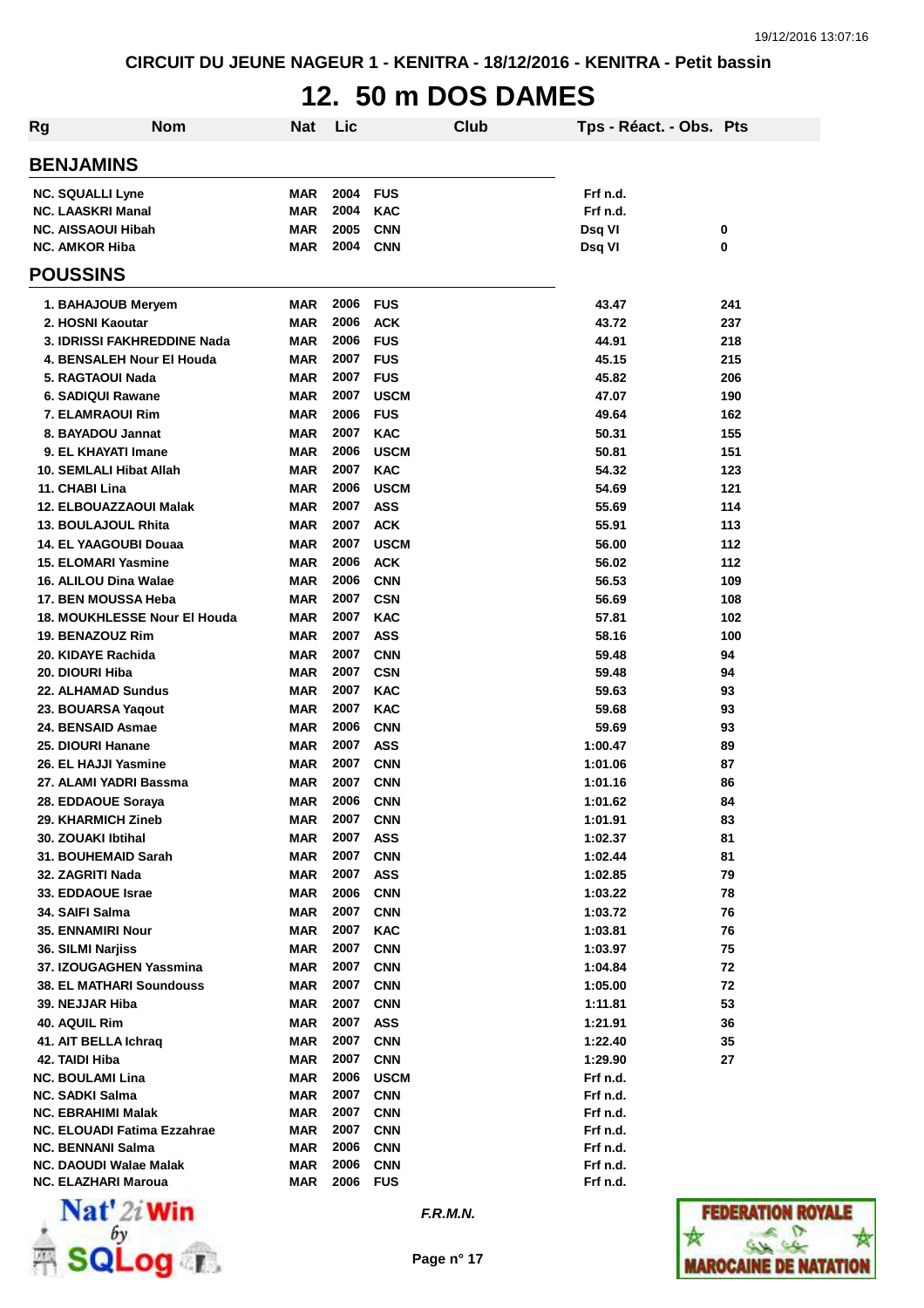**CIRCUIT DU JEUNE NAGEUR 1 - KENITRA - 18/12/2016 - KENITRA - Petit bassin**

### **12. 50 m DOS DAMES**

| Rg                           | <b>Nom</b> | <b>Nat</b> | <b>Lic</b> |             | <b>Club</b> | Tps - Réact. - Obs. Pts |   |
|------------------------------|------------|------------|------------|-------------|-------------|-------------------------|---|
| <b>POUSSINS</b>              |            |            |            |             |             |                         |   |
| <b>NC. EL BERKAOUI Hajar</b> |            | MAR        | 2007       | <b>CNN</b>  |             | Frf n.d.                |   |
| <b>NC. IDRISSI Hasnae</b>    |            | <b>MAR</b> | 2007       | <b>USCM</b> |             | Dsg VI                  | 0 |
| <b>NC. BOUJLIL Aroua</b>     |            | <b>MAR</b> | 2007       | <b>CNN</b>  |             | <b>Dsg VI</b>           | 0 |
| <b>NC. MAACH Lina Nada</b>   |            | <b>MAR</b> | 2007       | <b>CNN</b>  |             | Dsg VI                  | 0 |



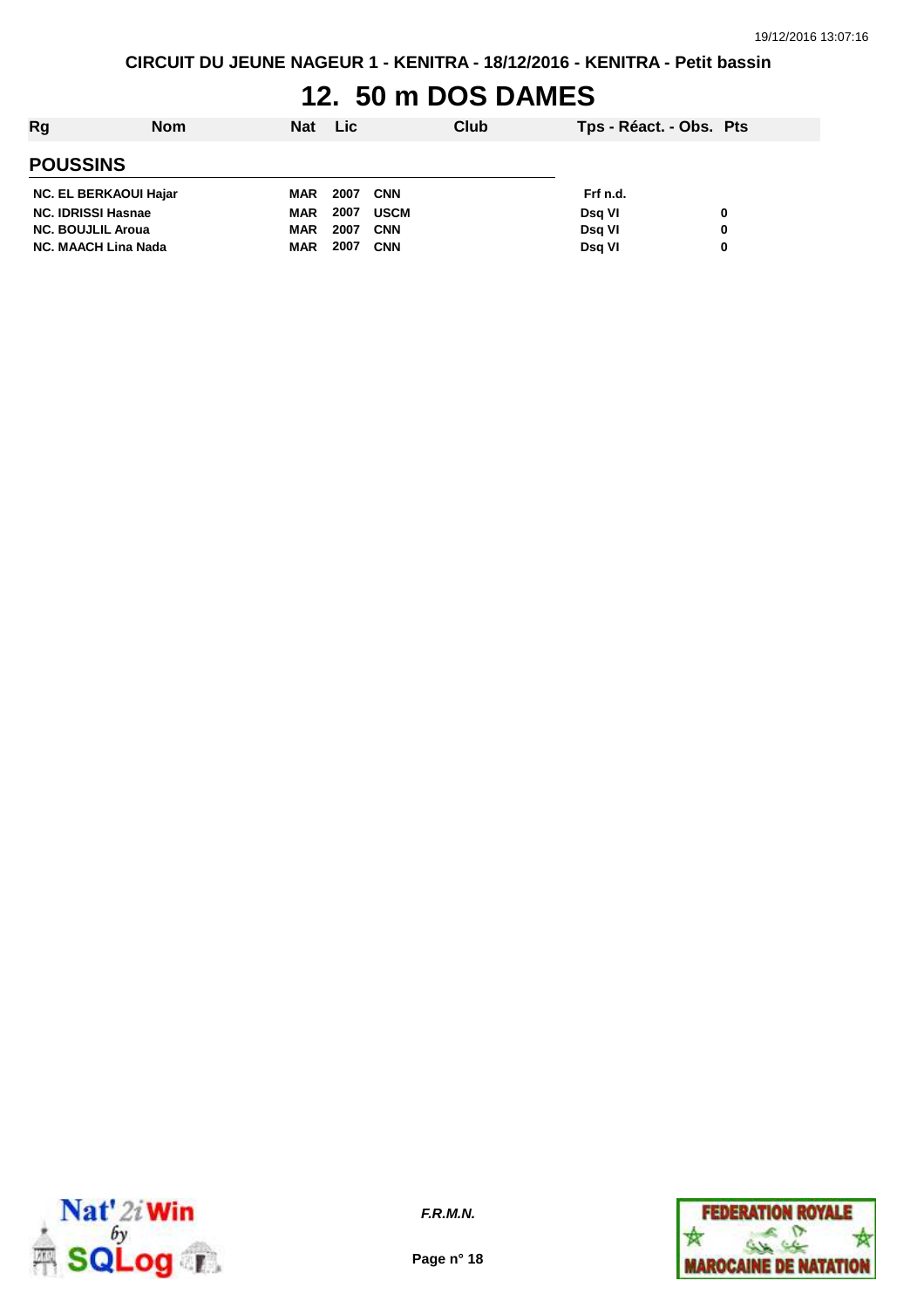### **13. 50 m DOS MESSIEURS**

| Rg | <b>Nom</b>                                                      | Nat        | Lic          |                          | Club | Tps - Réact. - Obs. Pts |     |
|----|-----------------------------------------------------------------|------------|--------------|--------------------------|------|-------------------------|-----|
|    | <b>BENJAMINS</b>                                                |            |              |                          |      |                         |     |
|    | 1. BENDGUIG Mohammed Amjad                                      | MAR        | 2004         | <b>CSN</b>               |      | 39.15                   | 231 |
|    | 2. ZEMZAMI Mohamed Sami                                         | <b>MAR</b> | 2005         | <b>USCM</b>              |      | 39.19                   | 230 |
|    | 3. BOUZAIDI Aymane                                              | <b>MAR</b> | 2005         | <b>CSN</b>               |      | 40.44                   | 210 |
|    | 4. EL KHDARI Mohammed                                           | <b>MAR</b> | 2004         | <b>CSN</b>               |      | 40.72                   | 205 |
|    | 5. BOUCETTA Ayman                                               | <b>MAR</b> | 2005         | <b>CNN</b>               |      | 40.75                   | 205 |
|    | <b>6. BOUHMOUCH Youssef</b>                                     | <b>MAR</b> | 2004         | <b>USCM</b>              |      | 41.09                   | 200 |
|    | 7. ABROUK Badr                                                  | <b>MAR</b> | 2004         | A.S.F.A.R                |      | 41.16                   | 199 |
|    | 8. ELYACOUTI Ahmed Rayane                                       | <b>MAR</b> | 2005         | <b>USCM</b>              |      | 42.53                   | 180 |
|    | 9. BOULAJOUL Adam                                               | <b>MAR</b> | 2004         | <b>ACK</b>               |      | 43.31                   | 171 |
|    | 10. BOUNAJMA Mehdi                                              | <b>MAR</b> | 2004         | <b>USCM</b>              |      | 43.79                   | 165 |
|    | 11. BOUSSAADANE Mohamed Taha                                    | <b>MAR</b> | 2004         | A.S.F.A.R                |      | 45.47                   | 147 |
|    | <b>12. TAZOUTI Anas</b>                                         | <b>MAR</b> | 2004         | <b>ASS</b>               |      | 46.85                   | 135 |
|    | 13. NAIT MANSOUR SEMLALI Aymane                                 | <b>MAR</b> | 2005         | <b>ASS</b>               |      | 47.19                   | 132 |
|    | 14. KOUNNA Mohammed Wassim                                      | <b>MAR</b> | 2005         | <b>USCM</b>              |      | 48.31                   | 123 |
|    | 15. HALIM Mohamed Anass                                         | <b>MAR</b> | 2005         | <b>USCM</b>              |      | 49.59                   | 113 |
|    | <b>16. NOUIRA Adil</b>                                          | <b>MAR</b> | 2004         | <b>KAC</b>               |      | 50.25                   | 109 |
|    | 17. HRITTA Adam Abdelhamid                                      | <b>MAR</b> | 2005         | <b>ASS</b>               |      | 50.78                   | 106 |
|    | <b>18. ELMAHI Othmane</b>                                       | <b>MAR</b> | 2005         | <b>CNN</b>               |      | 50.93                   | 105 |
|    | 19. KABIRI Wael                                                 | <b>MAR</b> | 2005         | <b>ASS</b>               |      | 52.72                   | 94  |
|    | 20. ACHAK Adam                                                  | <b>MAR</b> | 2004         | <b>ASS</b>               |      | 53.03                   | 93  |
|    | 21. BELKOURCHIA Omar                                            | <b>MAR</b> | 2005         | <b>ASS</b>               |      | 53.50                   | 90  |
|    | 22. RAMADA Soufiane                                             | <b>MAR</b> | 2004         | <b>CSN</b>               |      | 53.91                   | 88  |
|    | <b>23. AICHOUNI Ilias</b>                                       | <b>MAR</b> | 2004         | <b>CNN</b>               |      | 54.44                   | 86  |
|    | <b>24. EL HAMLAOUI Nizar</b>                                    | <b>MAR</b> | 2004         | <b>ACK</b>               |      | 54.91                   | 83  |
|    | 25. SABOUNJI Ahmed                                              | <b>MAR</b> | 2005         | <b>CNN</b>               |      | 57.25                   | 74  |
|    | 26. LAHDAID Nizar                                               | <b>MAR</b> | 2004         | <b>CNN</b>               |      | 59.22                   | 66  |
|    | 27. HAMDANE Chahine                                             | <b>MAR</b> | 2005         | <b>CNN</b>               |      | 1:02.19                 | 57  |
|    | 28. CHOUARI Haithem                                             | <b>MAR</b> | 2005         | <b>CNN</b>               |      | 1:04.18                 | 52  |
|    | 29. ESSADKI Mohamed Ali                                         | <b>MAR</b> | 2005         | <b>CNN</b>               |      | 1:06.75                 | 46  |
|    | 30. EL HAJJI Yazid                                              | <b>MAR</b> | 2005         | <b>CNN</b>               |      | 1:11.17                 | 38  |
|    | 30. AQEL Ilias                                                  | <b>MAR</b> | 2005         | <b>CNN</b>               |      | 1:11.17                 | 38  |
|    | 32. KHATHIRI Yassine                                            | <b>MAR</b> | 2004         | <b>CNN</b>               |      | 1:50.71                 | 10  |
|    | <b>NC. AIT ELHALOUI Adam</b>                                    | <b>MAR</b> | 2005         | <b>USCM</b>              |      | Frf n.d.                |     |
|    | NC. DINAR Ziyad                                                 | <b>MAR</b> | 2004         | <b>CNN</b>               |      | Frf n.d.                |     |
|    | NC. AZGAOUI Omar Ziyad                                          | MAR        | 2005         | <b>CNN</b>               |      | Frf n.d.                |     |
|    | <b>NC. TALEB Nizar</b>                                          | <b>MAR</b> | 2005         | <b>CNN</b>               |      | Frf n.d.                |     |
|    | <b>NC. EL OMARI Ahmed Amine</b>                                 | MAR        | 2005         | <b>CNN</b>               |      | Frf n.d.                |     |
|    | <b>NC. KHELLA Mohammed Saad</b><br><b>NC. RADI Salah Eddine</b> | MAR<br>MAR | 2005<br>2004 | <b>CNN</b><br><b>CSN</b> |      | Frf n.d.<br>Frf n.d.    |     |
|    | <b>NC. HMAMOUCHI Bahaa Eddine</b>                               | <b>MAR</b> | 2004         | <b>CSN</b>               |      | Frf n.d.                |     |
|    | <b>NC. EL M'BARKI KADIRI Idriss</b>                             | <b>MAR</b> | 2004         | <b>KAC</b>               |      | Frf n.d.                |     |
|    | NC. MESKINI Ahmed Reyane                                        | MAR        | 2005         | <b>USCM</b>              |      | Dsq VI                  | 0   |
|    | <b>NC. REFFASS Mehdi</b>                                        | MAR        | 2005         | <b>CNN</b>               |      | Dsq VI                  | 0   |
|    | <b>POUSSINS</b>                                                 |            |              |                          |      |                         |     |
|    | 1. SEBBATA Marwane                                              | MAR        | 2006         | <b>FUS</b>               |      | 37.97                   | 253 |
|    | 2. SEBBATA Yassine                                              | MAR        | 2006         | <b>FUS</b>               |      | 38.03                   | 252 |
|    | 3. BENMOUSSA Omar                                               | MAR        | 2006         | <b>USCM</b>              |      | 41.96                   | 188 |
|    | 4. ELKHALIL Ali                                                 | MAR        | 2006         | <b>FUS</b>               |      | 44.69                   | 155 |
|    | 5. ELHARRAK Mohammed                                            | MAR        | 2006         | <b>ASS</b>               |      | 45.16                   | 150 |
|    | 6. MOUMINA Omar                                                 | MAR        | 2006         | <b>FUS</b>               |      | 45.19                   | 150 |
|    | 7. CHEBIHI HASSANI Ryan                                         | MAR        | 2007         | <b>FUS</b>               |      | 45.56                   | 146 |
|    | 8. ZEHAUF Tarik                                                 | MAR        | 2007         | <b>ACK</b>               |      | 46.10                   | 141 |
|    | 9. OUADI Mohamed Ayoub                                          | MAR        | 2007         | <b>ASS</b>               |      | 46.76                   | 135 |
|    | 10. SEYAR Ahmed Yassine                                         | MAR        | 2006         | ASS                      |      | 47.40                   | 130 |
|    |                                                                 |            |              |                          |      |                         |     |



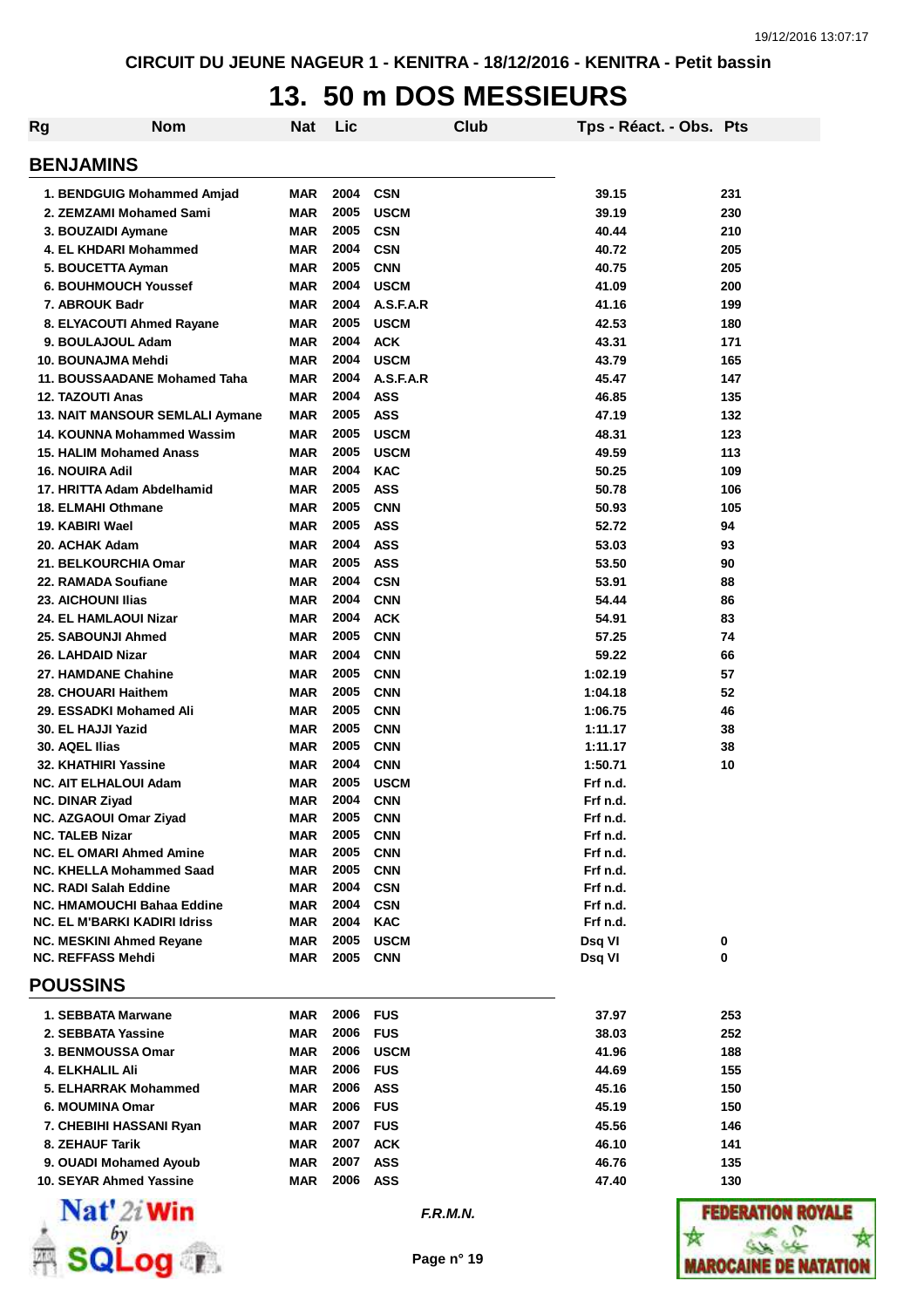### **13. 50 m DOS MESSIEURS**

| Rg                                | <b>Nom</b>                              | Nat        | Lic  |             | Club | Tps - Réact. - Obs. Pts |     |
|-----------------------------------|-----------------------------------------|------------|------|-------------|------|-------------------------|-----|
| <b>POUSSINS</b>                   |                                         |            |      |             |      |                         |     |
| 11. FOUKAHY Hamza                 |                                         | <b>MAR</b> | 2006 | <b>FUS</b>  |      | 47.60                   | 128 |
| <b>12. BEKKAOUI Youssef</b>       |                                         | <b>MAR</b> | 2006 | <b>ASS</b>  |      | 47.62                   | 128 |
| <b>13. EL ANOUAR Sami</b>         |                                         | <b>MAR</b> | 2007 | <b>ASS</b>  |      | 47.88                   | 126 |
| <b>14. GABOUNE Youssef</b>        |                                         | <b>MAR</b> | 2007 | <b>FUS</b>  |      | 48.56                   | 121 |
| <b>15. MIFTAH Yassine</b>         |                                         | <b>MAR</b> | 2006 | <b>CNN</b>  |      | 48.69                   | 120 |
| 16. OUKHITI Mohamed AI Mamoun     |                                         | <b>MAR</b> | 2006 | <b>FUS</b>  |      | 50.67                   | 106 |
| 17. AIT ALI Rayane                |                                         | <b>MAR</b> | 2006 | <b>CNN</b>  |      | 51.25                   | 103 |
|                                   | 18. TOUIMI BENJELLOUN Mohamed Naji      | <b>MAR</b> | 2007 | <b>ASS</b>  |      | 51.47                   | 101 |
| <b>19. BOUKDIR Faris</b>          |                                         | <b>MAR</b> | 2006 | <b>KAC</b>  |      | 51.56                   | 101 |
| 20. EL AMRAOUI Omar               |                                         | <b>MAR</b> | 2007 | <b>USCM</b> |      | 51.63                   | 100 |
| 21. HANNA Sami                    |                                         | <b>MAR</b> | 2007 | <b>CSN</b>  |      | 52.34                   | 96  |
| 22. ELOTMANY Mohammed             |                                         | <b>MAR</b> | 2007 | <b>CNN</b>  |      | 52.56                   | 95  |
| 22. OBILAT Mohamed Taha           |                                         | <b>MAR</b> | 2007 | <b>CSN</b>  |      | 52.56                   | 95  |
| 24. SEYAR Assaad Taha             |                                         | <b>MAR</b> | 2007 | <b>ASS</b>  |      | 52.62                   | 95  |
| 25. HIBAOUI Saad                  |                                         | <b>MAR</b> | 2006 | <b>CSN</b>  |      | 53.29                   | 91  |
| <b>26. OUTAHAJALA Youssef</b>     |                                         | <b>MAR</b> | 2006 | <b>CNN</b>  |      | 53.87                   | 88  |
| 27. BARAKAT Haytam                |                                         | <b>MAR</b> | 2007 | <b>ASS</b>  |      | 54.62                   | 85  |
| 28. ADAM Said                     |                                         | <b>MAR</b> | 2007 | <b>CSN</b>  |      | 55.79                   | 80  |
| 29. ANEB Othmane                  |                                         | <b>MAR</b> | 2006 | <b>KAC</b>  |      | 55.91                   | 79  |
| 30. KADRI Abdellatif              |                                         | <b>MAR</b> | 2006 | <b>KAC</b>  |      | 56.16                   | 78  |
| 31. SAHRAOUI Mouataz              |                                         | <b>MAR</b> | 2007 | <b>CSN</b>  |      | 56.50                   | 77  |
| 32. YAAGOUBI IDRISSI Moataz       |                                         | <b>MAR</b> | 2006 | <b>ASS</b>  |      | 56.75                   | 76  |
| 33. CHEBIHI Mohamed Adam          |                                         | <b>MAR</b> | 2006 | <b>KAC</b>  |      | 58.16                   | 70  |
| 34. MALKI Ryad                    |                                         | <b>MAR</b> | 2006 | <b>CNN</b>  |      | 58.28                   | 70  |
| 35. MADANI Anas                   |                                         | <b>MAR</b> | 2007 | A.S.F.A.R   |      | 58.44                   | 69  |
| 36. BENZAKOUR Alae Eddine         |                                         | <b>MAR</b> | 2007 | <b>USCM</b> |      | 58.56                   | 69  |
| 37. SEDDATI Saad Allah            |                                         | <b>MAR</b> | 2007 | <b>KAC</b>  |      | 58.84                   | 68  |
|                                   | 38. SGHIOURI IDRISSI Mohamed Aymane MAR |            | 2006 | <b>CNN</b>  |      | 59.28                   | 66  |
| 39. MOUKAFI Yasser                |                                         | <b>MAR</b> | 2006 | <b>CNN</b>  |      | 1:00.00                 | 64  |
| 40. OUBADAH Yasser                |                                         | <b>MAR</b> | 2006 | <b>CNN</b>  |      | 1:00.47                 | 62  |
| <b>41. CHOUAYE Ali</b>            |                                         | <b>MAR</b> | 2007 | <b>CSN</b>  |      | 1:01.03                 | 61  |
| <b>42. OUTAHAJALA Younes</b>      |                                         | <b>MAR</b> | 2006 | <b>CNN</b>  |      | 1:01.09                 | 60  |
| 43. ABOUMALIK Ziad                |                                         | <b>MAR</b> | 2006 | <b>CNN</b>  |      | 1:01.34                 | 60  |
| 44. DOUKALI Mouhamed              |                                         | <b>MAR</b> | 2006 | <b>KAC</b>  |      | 1:01.44                 | 59  |
| 45. DOUBLALI Youssef              |                                         | MAR        | 2007 | <b>CNN</b>  |      | 1:02.10                 | 58  |
| 46. ALOUACH Saad                  |                                         | MAR        | 2007 | <b>ASS</b>  |      | 1:06.04                 | 48  |
| 47. KIKER Abdessamad              |                                         | <b>MAR</b> | 2007 | <b>ASS</b>  |      | 1:06.78                 | 46  |
| 48. ACHIBANE Othmane              |                                         | <b>MAR</b> | 2007 | <b>CNN</b>  |      | 1:07.38                 | 45  |
| 49. HNICHE Mohamed Taha           |                                         | <b>MAR</b> | 2006 | <b>CNN</b>  |      | 1:09.00                 | 42  |
| 50. SABBANI Diae Errahman         |                                         | <b>MAR</b> | 2006 | <b>CNN</b>  |      | 1:12.00                 | 37  |
| 51. AISSI Houssam                 |                                         | <b>MAR</b> | 2007 | <b>CNN</b>  |      | 1:21.62                 | 25  |
| 52. BOUJLIL Mousaab               |                                         | <b>MAR</b> | 2007 | <b>CNN</b>  |      | 1:22.41                 | 24  |
| <b>NC. BOUROUYNE Abderrahmane</b> |                                         | <b>MAR</b> | 2006 | <b>CSN</b>  |      | Frf exc.                |     |
| <b>NC. AIT BELHOUSSEIN Wassim</b> |                                         | <b>MAR</b> | 2007 | <b>CNN</b>  |      | Frf exc.                |     |
| <b>NC. HAFIDI Mohammed Amine</b>  |                                         | <b>MAR</b> | 2006 | <b>KAC</b>  |      | Frf n.d.                |     |
| <b>NC. IRAAMANE Rayane</b>        |                                         | <b>MAR</b> | 2006 | <b>ASS</b>  |      | Frf n.d.                |     |
| <b>NC. OUADI Saad</b>             |                                         | <b>MAR</b> | 2006 | <b>ASS</b>  |      | Frf n.d.                |     |
| <b>NC. CHAKOR Ahmed Anas</b>      |                                         | <b>MAR</b> | 2007 | <b>CNN</b>  |      | Frf n.d.                |     |
| NC. TAADDI Mohamed Taha           |                                         | <b>MAR</b> | 2006 | <b>CNN</b>  |      | Frf n.d.                |     |
| <b>NC. LAHDAID Adam</b>           |                                         | <b>MAR</b> | 2006 | <b>CNN</b>  |      | Frf n.d.                |     |
| <b>NC. BENDAOU Yasser</b>         |                                         | MAR        | 2007 | <b>CNN</b>  |      | Dsq VI                  | 0   |
| <b>NC. ZESLI Wael</b>             |                                         | <b>MAR</b> | 2007 | <b>CNN</b>  |      | Dsq NI                  | 0   |
| <b>NC. ABBADI Seifeddine</b>      |                                         | <b>MAR</b> | 2007 | <b>CNN</b>  |      | Dsq NI                  | 0   |



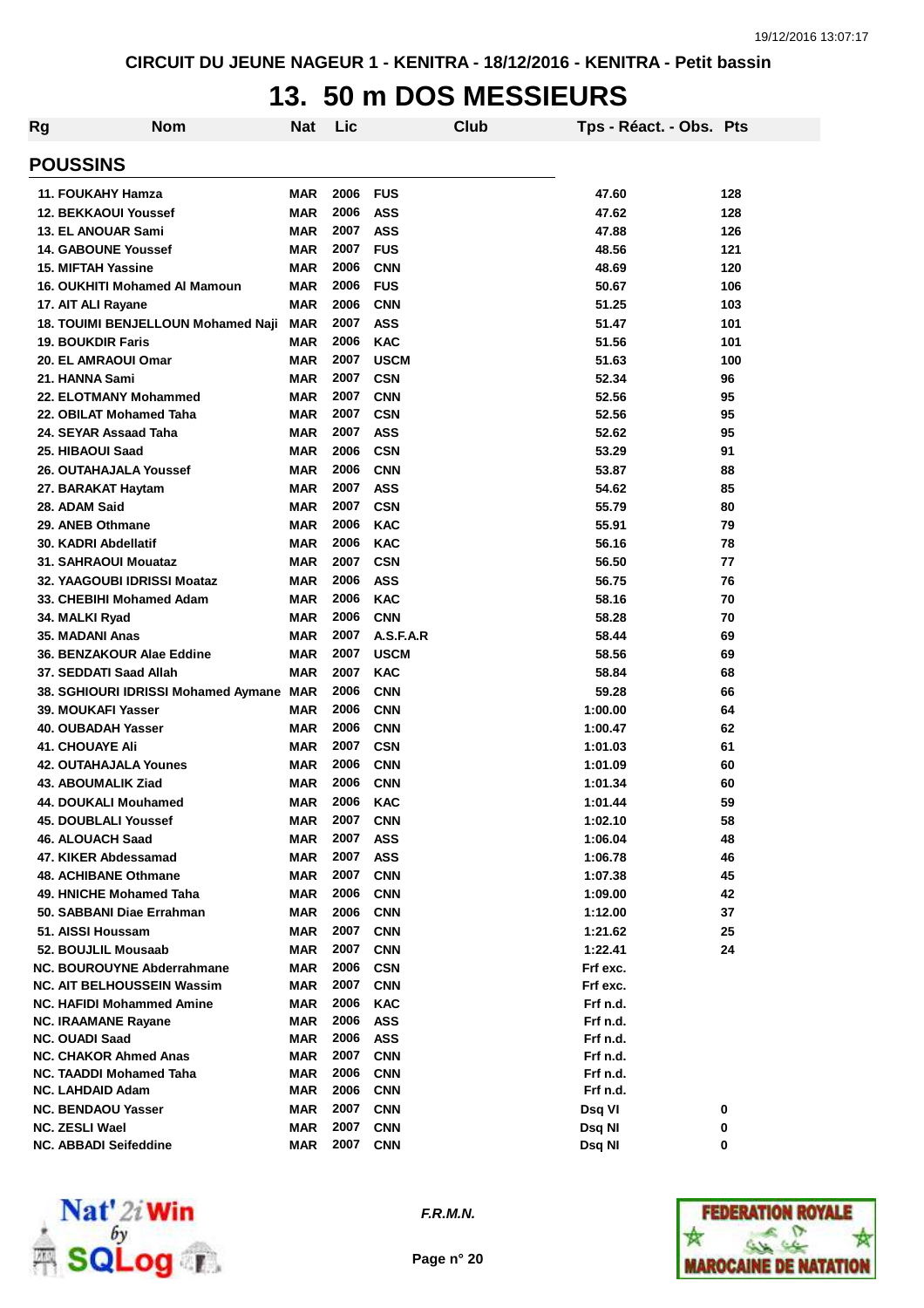## **14. 50 m BRASSE DAMES**

| <b>Rg</b><br><b>Nom</b>                      | <b>Nat</b>               | Lic          |                           | Club | Tps - Réact. - Obs. Pts |            |
|----------------------------------------------|--------------------------|--------------|---------------------------|------|-------------------------|------------|
| <b>BENJAMINS</b>                             |                          |              |                           |      |                         |            |
| <b>1. BOUSSOUF Malak</b>                     | <b>MAR</b>               | 2004         | <b>ACK</b>                |      | 39.62                   | 427        |
| 2. HOSNI Meryem                              | <b>MAR</b>               | 2005         | <b>ACK</b>                |      | 40.75                   | 392        |
| 3. EL BEKALI Aicha                           | <b>MAR</b>               | 2004         | A.S.F.A.R                 |      | 42.04                   | 357        |
| <b>4. BOURZINE Hiba</b>                      | <b>MAR</b>               | 2004         | <b>USCM</b>               |      | 42.10                   | 356        |
| 5. DANNA Lina                                | <b>MAR</b>               | 2005         | <b>USCM</b>               |      | 42.47                   | 346        |
| 6. BAMHAOUED Imane                           | <b>MAR</b>               | 2004         | A.S.F.A.R                 |      | 44.34                   | 304        |
| 7. DAGRI Maryem                              | <b>MAR</b>               | 2005         | <b>USCM</b>               |      | 44.81                   | 295        |
| 8. BAGHDAD Hind                              | <b>MAR</b>               | 2004<br>2004 | <b>CSN</b>                |      | 45.28                   | 286        |
| 9. BADOUI Rima<br>10. MASAIF Mouna Yassmina  | <b>MAR</b><br><b>MAR</b> | 2005         | <b>ASS</b><br><b>ACK</b>  |      | 47.22<br>47.44          | 252<br>248 |
| 11. BELLAMINE Sara                           | <b>MAR</b>               | 2004         | <b>ASS</b>                |      | 47.62                   | 246        |
| 12. IGOUZAL Malak                            | <b>MAR</b>               | 2005         | <b>CSN</b>                |      | 48.06                   | 239        |
| 13. BOUZAGBAH Alaa                           | <b>MAR</b>               | 2004         | <b>FUS</b>                |      | 48.19                   | 237        |
| 14. BELEKBIRA Chahd                          | <b>MAR</b>               | 2004         | A.S.F.A.R                 |      | 49.22                   | 222        |
| <b>15. BOUSSAADANE Oumaima</b>               | <b>MAR</b>               | 2004         | A.S.F.A.R                 |      | 49.41                   | 220        |
| <b>16. ZEHAUF Fadila</b>                     | <b>MAR</b>               | 2005         | <b>ACK</b>                |      | 49.90                   | 213        |
| 17. BENAYACHE Meryem                         | <b>MAR</b>               | 2004         | <b>USCM</b>               |      | 50.28                   | 209        |
| 18. KARROUK BAAYL Nourzad                    | <b>MAR</b>               | 2005         | <b>ACK</b>                |      | 51.13                   | 198        |
| 19. BENMOUSSA Aya                            | <b>MAR</b>               | 2005         | <b>CSN</b>                |      | 51.44                   | 195        |
| 20. BENABDELJALIL Mya                        | <b>MAR</b>               | 2005         | <b>USCM</b>               |      | 52.87                   | 179        |
| 21. RIFFI Marwa                              | <b>MAR</b>               | 2005         | <b>USCM</b>               |      | 53.61                   | 172        |
| 22. CHIADMI Yasmine                          | <b>MAR</b>               | 2005         | <b>USCM</b>               |      | 53.75                   | 171        |
| 23. GHOUDANE Hiba                            | <b>MAR</b>               | 2004         | <b>CSN</b>                |      | 53.85                   | 170        |
| 24. LEFLEJ Rania                             | <b>MAR</b>               | 2005         | <b>USCM</b>               |      | 54.31                   | 165        |
| 24. BENJELLOUL Meryem                        | <b>MAR</b>               | 2004         | <b>FUS</b>                |      | 54.31                   | 165        |
| <b>26. ELFARSSI Abir</b>                     | <b>MAR</b>               | 2005         | A.S.F.A.R                 |      | 54.97                   | 160        |
| 27. EL MARNISSI Alae                         | <b>MAR</b>               | 2005         | <b>CSN</b>                |      | 55.59                   | 154        |
| 28. ASKARI Zineb                             | <b>MAR</b>               | 2004         | <b>KAC</b>                |      | 56.09                   | 150        |
| 29. TASSA Yasmine                            | <b>MAR</b>               | 2005         | <b>KAC</b>                |      | 58.10                   | 135        |
| 30. GHENI Salma                              | <b>MAR</b>               | 2005         | A.S.F.A.R                 |      | 58.62                   | 131        |
| 31. BEL HADDAR Hiba                          | MAR                      | 2005         | <b>CNN</b>                |      | 58.78                   | 130        |
| 32. AMARI Malak                              | <b>MAR</b>               | 2005         | <b>CNN</b>                |      | 59.29                   | 127        |
| 33. BRIKA Malak                              | <b>MAR</b>               | 2005         | <b>CNK</b>                |      | 1:00.66                 | 119        |
| 34. SEDDATI Hiba                             | <b>MAR</b>               | 2005         | <b>KAC</b>                |      | 1:01.00                 | 117        |
| 35. ALHAMED Rahaf                            | MAR                      | 2005         | <b>KAC</b>                |      | 1:01.43                 | 114        |
| 36. YOUSFI Nour Elhouda                      | <b>MAR</b>               | 2005         | <b>CNN</b>                |      | 1:01.62                 | 113        |
| 37. AMKOR Hiba                               | <b>MAR</b>               | 2004         | <b>CNN</b>                |      | 1:02.03                 | 111        |
| 38. SILMI Yassamine                          | MAR                      | 2005         | <b>CNN</b>                |      | 1:04.25                 | 100        |
| <b>39. BOUMALEK Ines</b>                     | MAR                      | 2005         | <b>ASS</b>                |      | 1:05.82                 | 93         |
| 40. MAROUDI Nour Elhouda                     | <b>MAR</b>               | 2005         | <b>ASS</b>                |      | 1:09.87                 | 77         |
| 41. SAIFI Zineb<br><b>NC. BENNOUNA Douae</b> | <b>MAR</b>               | 2005<br>2005 | <b>CNN</b>                |      | 1:15.28<br>Frf n.d.     | 62         |
| <b>NC. AIT SI AHMED Imane</b>                | <b>MAR</b><br><b>MAR</b> | 2005         | <b>USCM</b><br><b>CNN</b> |      | Frf n.d.                |            |
| <b>NC. SALIM Camelia</b>                     | MAR                      | 2005         | <b>CNN</b>                |      | Frf n.d.                |            |
| <b>NC. HOBAIBI Aya</b>                       | <b>MAR</b>               | 2005         | <b>CSN</b>                |      | Frf n.d.                |            |
| <b>NC. ANOUR Aya</b>                         | MAR                      | 2005         | <b>CSN</b>                |      | Frf n.d.                |            |
| <b>NC. BOUDOUCHE Meryam</b>                  | MAR                      | 2005         | <b>CSN</b>                |      | Frf n.d.                |            |
| <b>NC. LAASKRI Manal</b>                     | <b>MAR</b>               | 2004         | <b>KAC</b>                |      | Frf n.d.                |            |
| <b>NC. BOUARSA Zineb</b>                     | <b>MAR</b>               | 2004         | <b>KAC</b>                |      | Dsq NI                  | 0          |
| <b>NC. ARHARBI Rim</b>                       | <b>MAR</b>               | 2004 KAC     |                           |      | Dsq NI                  | 0          |
| <b>POUSSINS</b>                              |                          |              |                           |      |                         |            |
| 1. HOSNI Kaoutar                             | <b>MAR</b>               | 2006         | <b>ACK</b>                |      | 47.25                   | 251        |
| 2. TIKKI Lyna                                | <b>MAR</b>               | 2006         | <b>ASS</b>                |      | 47.65                   | 245        |
| 3. YAQOUBI Lina                              | <b>MAR</b>               | 2006         | <b>CSN</b>                |      | 49.10                   | 224        |
| $\mathbf{Nat}'$ 2i Win                       |                          |              | F.R.M.N.                  |      |                         | 결국사회       |
|                                              |                          |              | Page n° 21                |      |                         | IAROCAII   |

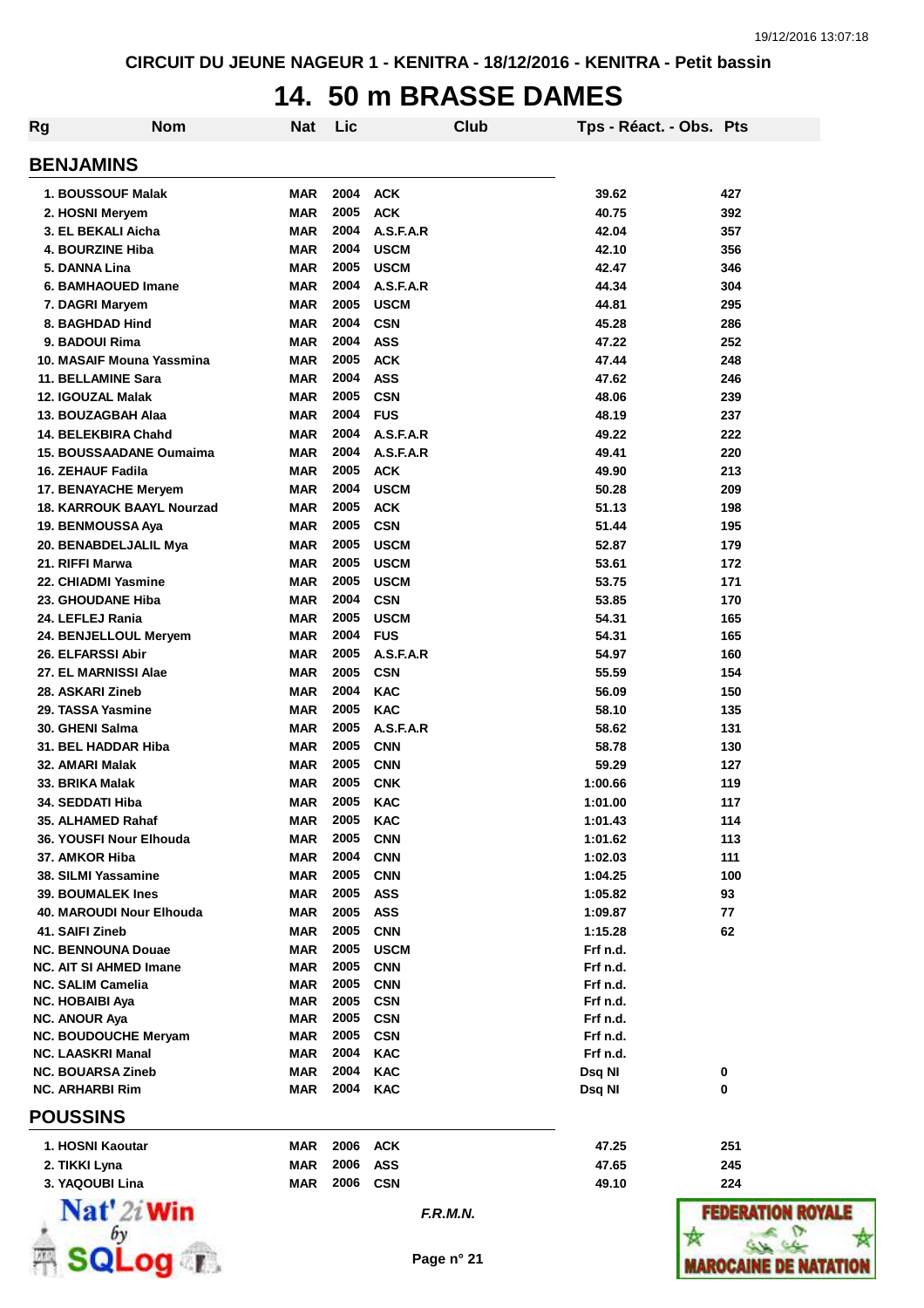#### **14. 50 m BRASSE DAMES**

| Rg | <b>Nom</b>                          | <b>Nat</b> | Lic  |             | <b>Club</b> | Tps - Réact. - Obs. Pts |     |
|----|-------------------------------------|------------|------|-------------|-------------|-------------------------|-----|
|    | <b>POUSSINS</b>                     |            |      |             |             |                         |     |
|    | 4. ALLAOUI Inass                    | <b>MAR</b> | 2006 | A.S.F.A.R   |             | 49.59                   | 217 |
|    | 5. NIHOU Majdouline                 | <b>MAR</b> | 2007 | <b>ACK</b>  |             | 50.13                   | 210 |
|    | 6. TIBARI Malak                     | <b>MAR</b> | 2006 | A.S.F.A.R   |             | 50.84                   | 202 |
|    | 7. BENSLETEN Sara                   | <b>MAR</b> | 2007 | <b>USCM</b> |             | 51.06                   | 199 |
|    | 8. DEBDOUBI Nihale                  | <b>MAR</b> | 2007 | <b>CSN</b>  |             | 52.19                   | 186 |
|    | 9. ELOMARI Yasmine                  | <b>MAR</b> | 2006 | <b>ACK</b>  |             | 52.41                   | 184 |
|    | 10. ELMAZOUNI Youssra               | <b>MAR</b> | 2006 | <b>CSN</b>  |             | 55.88                   | 152 |
|    | 11. LAHLIMI Hiba                    | <b>MAR</b> | 2007 | <b>ACK</b>  |             | 56.00                   | 151 |
|    | <b>12. BENARAFA Rim</b>             | <b>MAR</b> | 2007 | <b>FUS</b>  |             | 56.43                   | 147 |
|    | <b>13. NOUIRA Rihab</b>             | <b>MAR</b> | 2007 | <b>KAC</b>  |             | 57.32                   | 141 |
|    | 14. BEN MOUSSA Heba                 | <b>MAR</b> | 2007 | <b>CSN</b>  |             | 57.59                   | 139 |
|    | <b>15. MOUKHLESSE Nour El Houda</b> | <b>MAR</b> | 2007 | <b>KAC</b>  |             | 57.94                   | 136 |
|    | 16. ZAARI JABRI Rim                 | <b>MAR</b> | 2006 | <b>ASS</b>  |             | 58.29                   | 134 |
|    | 17. BAKKAR Yasmine                  | <b>MAR</b> | 2006 | <b>KAC</b>  |             | 58.34                   | 133 |
|    | <b>18. BOULAJOUL Rhita</b>          | <b>MAR</b> | 2007 | <b>ACK</b>  |             | 58.63                   | 131 |
|    | <b>19. ENNAMIRI Nour</b>            | <b>MAR</b> | 2007 | <b>KAC</b>  |             | 59.31                   | 127 |
|    | 20. EL IDRISSI EL AMGHARI Ghita     | <b>MAR</b> | 2006 | <b>USCM</b> |             | 1:00.28                 | 121 |
|    | 21. BELAHNICHI Rim                  | <b>MAR</b> | 2006 | A.S.F.A.R   |             | 1:00.35                 | 120 |
|    | 21. TAZZIT Douae                    | <b>MAR</b> | 2007 | <b>CSN</b>  |             | 1:00.35                 | 120 |
|    | 23. KIDAYE Rachida                  | <b>MAR</b> | 2007 | <b>CNN</b>  |             | 1:01.44                 | 114 |
|    | 24. ZAGRITI Nada                    | <b>MAR</b> | 2007 | <b>ASS</b>  |             | 1:01.85                 | 112 |
|    | 25. BAYADOU Jannat                  | <b>MAR</b> | 2007 | <b>KAC</b>  |             | 1:02.25                 | 110 |
|    | 26. KAISSI Fatima Zahra             | <b>MAR</b> | 2007 | <b>CNK</b>  |             | 1:02.84                 | 107 |
|    | 27. EL MEJDOUB Amina                | <b>MAR</b> | 2006 | <b>ASS</b>  |             | 1:03.53                 | 103 |
|    | 28. EL HAJJI Yasmine                | <b>MAR</b> | 2007 | <b>CNN</b>  |             | 1:05.85                 | 93  |
|    | 29. BENSAID Asmae                   | <b>MAR</b> | 2006 | <b>CNN</b>  |             | 1:09.22                 | 80  |
|    | <b>30. ALHAMAD Sundus</b>           | <b>MAR</b> | 2007 | <b>KAC</b>  |             | 1:10.13                 | 77  |
|    | 31. ZOUAKI Ibtihal                  | <b>MAR</b> | 2007 | <b>ASS</b>  |             | 1:11.25                 | 73  |
|    | 32. DIOURI Hanane                   | <b>MAR</b> | 2007 | <b>ASS</b>  |             | 1:18.94                 | 54  |
|    | 33. SAIFI Salma                     | <b>MAR</b> | 2007 | <b>CNN</b>  |             | 1:19.31                 | 53  |
|    | 34. SILMI Narjiss                   | <b>MAR</b> | 2007 | <b>CNN</b>  |             | 1:20.65                 | 50  |
|    | 35. TAIDI Hiba                      | <b>MAR</b> | 2007 | <b>CNN</b>  |             | 1:35.59                 | 30  |
|    | <b>NC. BOULAMI Lina</b>             | MAR        | 2006 | <b>USCM</b> |             | Frf n.d.                |     |
|    | NC. ELOUADI Fatima Ezzahrae         | <b>MAR</b> | 2007 | <b>CNN</b>  |             | Frf n.d.                |     |



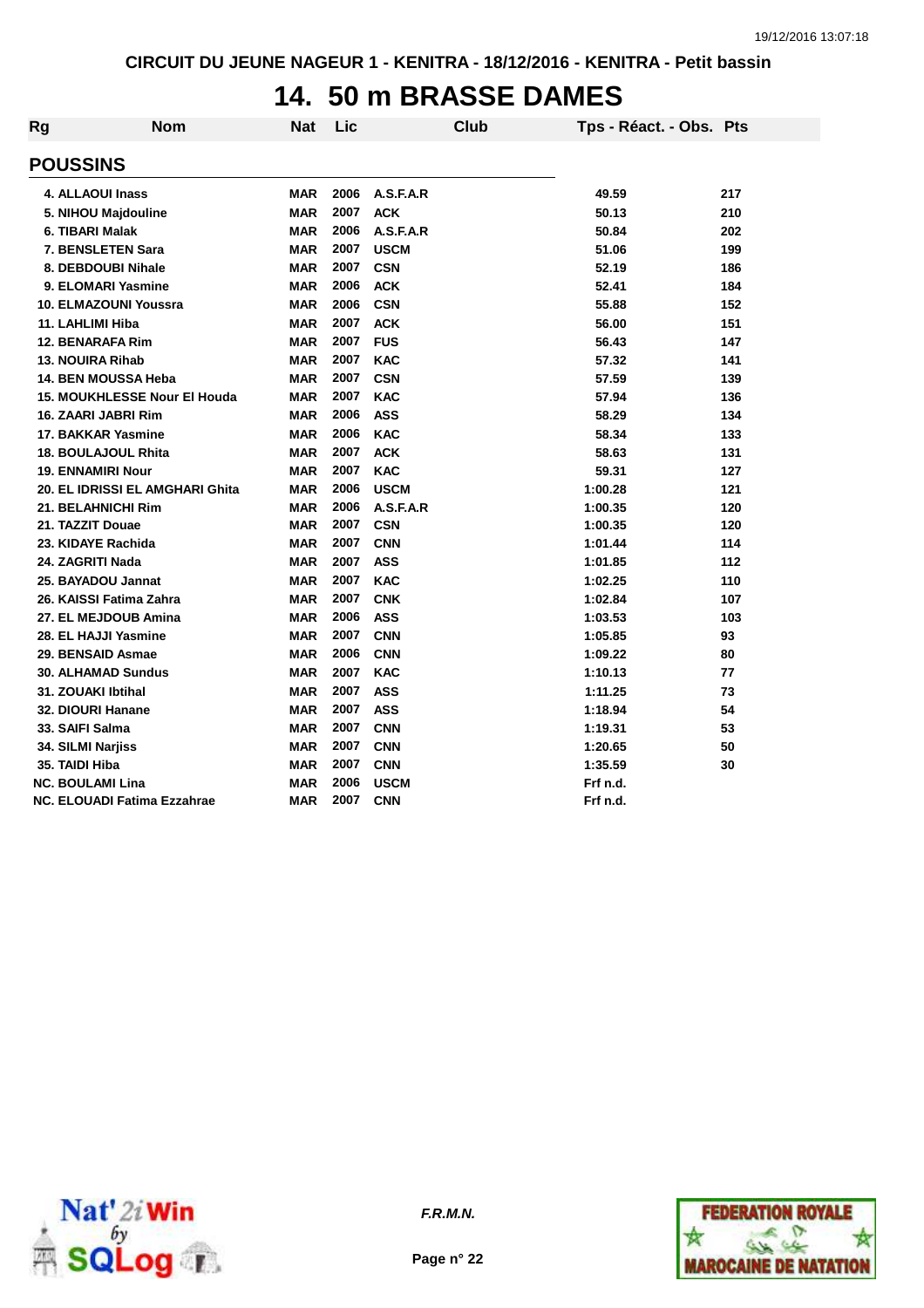### **15. 50 m BRASSE MESSIEURS**

| Rg                            | <b>Nom</b>                          | <b>Nat</b> | Lic  |             | Club | Tps - Réact. - Obs. Pts |              |
|-------------------------------|-------------------------------------|------------|------|-------------|------|-------------------------|--------------|
| <b>BENJAMINS</b>              |                                     |            |      |             |      |                         |              |
| 1. BOUHMOUCH Youssef          |                                     | <b>MAR</b> | 2004 | <b>USCM</b> |      | 40.53                   | 285          |
| 2. RHAFIRI Marouane           |                                     | <b>MAR</b> | 2004 | A.S.F.A.R   |      | 41.00                   | 275          |
| 3. BENHLIMA Hamza             |                                     | <b>MAR</b> | 2004 | <b>ASS</b>  |      | 44.06                   | 221          |
| 4. BEN EL HADJ Moncef         |                                     | MAR        | 2004 | <b>CSN</b>  |      | 44.56                   | 214          |
| 5. BOULAJOUL Adam             |                                     | MAR        | 2004 | <b>ACK</b>  |      | 44.81                   | 210          |
| 6. TAZOUTI Anas               |                                     | MAR        | 2004 | <b>ASS</b>  |      | 47.50                   | 177          |
| 6. BOUCETTA Ayman             |                                     | <b>MAR</b> | 2005 | <b>CNN</b>  |      | 47.50                   | 177          |
| 8. MEZRAOUI Hamid             |                                     | <b>MAR</b> | 2005 | <b>ASS</b>  |      | 48.15                   | 169          |
| 9. BOUYAKOUBI Anas            |                                     | <b>MAR</b> | 2004 | A.S.F.A.R   |      | 49.28                   | 158          |
| <b>10. NOUIRA Adil</b>        |                                     | <b>MAR</b> | 2004 | <b>KAC</b>  |      | 49.62                   | 155          |
| 11. AMRAOUI Yassine           |                                     | <b>MAR</b> | 2005 | <b>FUS</b>  |      | 49.72                   | 154          |
| 12. FILALI Lmehdi             |                                     | MAR        | 2004 | <b>USCM</b> |      | 50.07                   | 151          |
| <b>13. AIT BARGACH Ahmed</b>  |                                     | MAR        | 2005 | <b>ASS</b>  |      | 50.72                   | 145          |
| 14. AFRI Saad                 |                                     | MAR        | 2005 | <b>KAC</b>  |      | 50.77                   | 145          |
| 15. ACHAK Adam                |                                     | <b>MAR</b> | 2004 | <b>ASS</b>  |      | 51.56                   | 138          |
|                               | 16. BOUSSAADANE Mohamed Taha        | MAR        | 2004 | A.S.F.A.R   |      | 52.57                   | 130          |
| 17. BERRAHMA Aymane           |                                     | MAR        | 2005 | <b>ASS</b>  |      | 54.07                   | 120          |
| 18. BOUNAJMA Mehdi            |                                     | <b>MAR</b> | 2004 | <b>USCM</b> |      | 55.47                   | 111          |
|                               | 19. HRITTA Adam Abdelhamid          | <b>MAR</b> | 2005 | <b>ASS</b>  |      | 55.53                   | 110          |
| <b>20. BOUALAM Ali</b>        |                                     | MAR        | 2004 | <b>FUS</b>  |      | 55.78                   | 109          |
| <b>21. AICHOUNI Ilias</b>     |                                     | MAR        | 2004 | <b>CNN</b>  |      | 56.00                   | 108          |
| 22. REFFASS Mehdi             |                                     | MAR        | 2005 | <b>CNN</b>  |      | 56.28                   | 106          |
| 22. HAMDANE Chahine           |                                     | MAR        | 2005 | <b>CNN</b>  |      | 56.28                   | 106          |
|                               | 24. KOUNNA Mohammed Wassim          | MAR        | 2005 | <b>USCM</b> |      | 56.35                   | 106          |
| 25. EL HAMLAOUI Nizar         |                                     | MAR        | 2004 | <b>ACK</b>  |      | 56.44                   | 105          |
|                               | 26. NAIT MANSOUR SEMLALI Aymane     | MAR        | 2005 | <b>ASS</b>  |      | 57.10                   | 101          |
| 27. SABOUNJI Ahmed            |                                     | MAR        | 2005 | <b>CNN</b>  |      | 57.78                   | 98           |
| 28. ELMAHI Othmane            |                                     | MAR        | 2005 | <b>CNN</b>  |      | 58.81                   | 93           |
| 29. BELKOURCHIA Omar          |                                     | MAR        | 2005 | <b>ASS</b>  |      | 1:02.13                 | 79           |
| 30. AQEL Ilias                |                                     | MAR        | 2005 | <b>CNN</b>  |      | 1:06.28                 | 65           |
| 31. RAMADA Soufiane           |                                     | MAR        | 2004 | <b>CSN</b>  |      | 1:08.69                 | 58           |
| 32. CHOUAYE Souhail           |                                     | MAR        | 2004 | <b>CSN</b>  |      | 1:11.13                 | 52           |
| 33. EL HAJJI Yazid            |                                     | MAR        | 2005 | <b>CNN</b>  |      | 1:12.13                 | 50           |
|                               | NC. HMAMOUCHI Bahaa Eddine          | <b>MAR</b> | 2004 | <b>CSN</b>  |      | Frf exc.                |              |
| <b>NC. FOUNOUNOU Taha</b>     |                                     | MAR        | 2004 | <b>CNK</b>  |      | Frf n.d.                |              |
| <b>NC. AZGAOUI Omar Ziyad</b> |                                     | MAR        | 2005 | <b>CNN</b>  |      | Frf n.d.                |              |
| <b>NC. TALEB Nizar</b>        |                                     | MAR        | 2005 | <b>CNN</b>  |      | Frf n.d.                |              |
|                               | NC. KHELLA Mohammed Saad            | MAR        | 2005 | <b>CNN</b>  |      | Frf n.d.                |              |
| <b>NC. ABROUQ Saad</b>        |                                     | MAR        | 2004 | <b>CSN</b>  |      | Frf n.d.                |              |
| <b>NC. RADI Salah Eddine</b>  |                                     | MAR        | 2004 | <b>CSN</b>  |      | Frf n.d.                |              |
|                               | <b>NC. EL M'BARKI KADIRI Idriss</b> | MAR        | 2004 | <b>KAC</b>  |      | Frf n.d.                |              |
| <b>NC. LAHDAID Nizar</b>      |                                     | MAR        | 2004 | <b>CNN</b>  |      | Dsq NI                  | 0            |
| <b>POUSSINS</b>               |                                     |            |      |             |      |                         |              |
| 1. NEJJAR Akram               |                                     | MAR        | 2006 | <b>USCM</b> |      | 43.03                   | 238          |
| 2. FILALI Hamza               |                                     | MAR        | 2006 | <b>USCM</b> |      | 44.78                   | 211          |
| 3. KHERBOUCHE Jad             |                                     | MAR        | 2006 | <b>ACK</b>  |      | 46.53                   | 188          |
| 4. BOULMAKOUL Asaad           |                                     | MAR        | 2006 | <b>ASS</b>  |      | 48.63                   | 165          |
| 5. KADRI Abdellatif           |                                     | MAR        | 2006 | <b>KAC</b>  |      | 51.07                   | 142          |
| 6. BOUGOTAYA Omar             |                                     | MAR        | 2006 | A.S.F.A.R   |      | 52.25                   | 133          |
|                               | 7. LACHGAR Mohammed Reda            | MAR        | 2007 | <b>CSN</b>  |      | 55.42                   | 111          |
| 8. ADAM Said                  |                                     | MAR        | 2007 | <b>CSN</b>  |      | 55.84                   | 108          |
| 9. MALKI Ryad                 |                                     | MAR        | 2006 | <b>CNN</b>  |      | 56.04                   | 107          |
| 10. HANNA Sami                |                                     | MAR        | 2007 | <b>CSN</b>  |      | 56.28                   | 106          |
| 11. BARAKAT Haytam            |                                     | MAR        | 2007 | ASS         |      | 57.88                   | 97           |
|                               | $\mathbf{Nat}'$ 2i Win              |            |      | F.R.M.N.    |      |                         | <b>FEDER</b> |
|                               | $\overline{\mathbf{OQ}}$ if         |            |      | Page n° 23  |      |                         | IAROCA       |

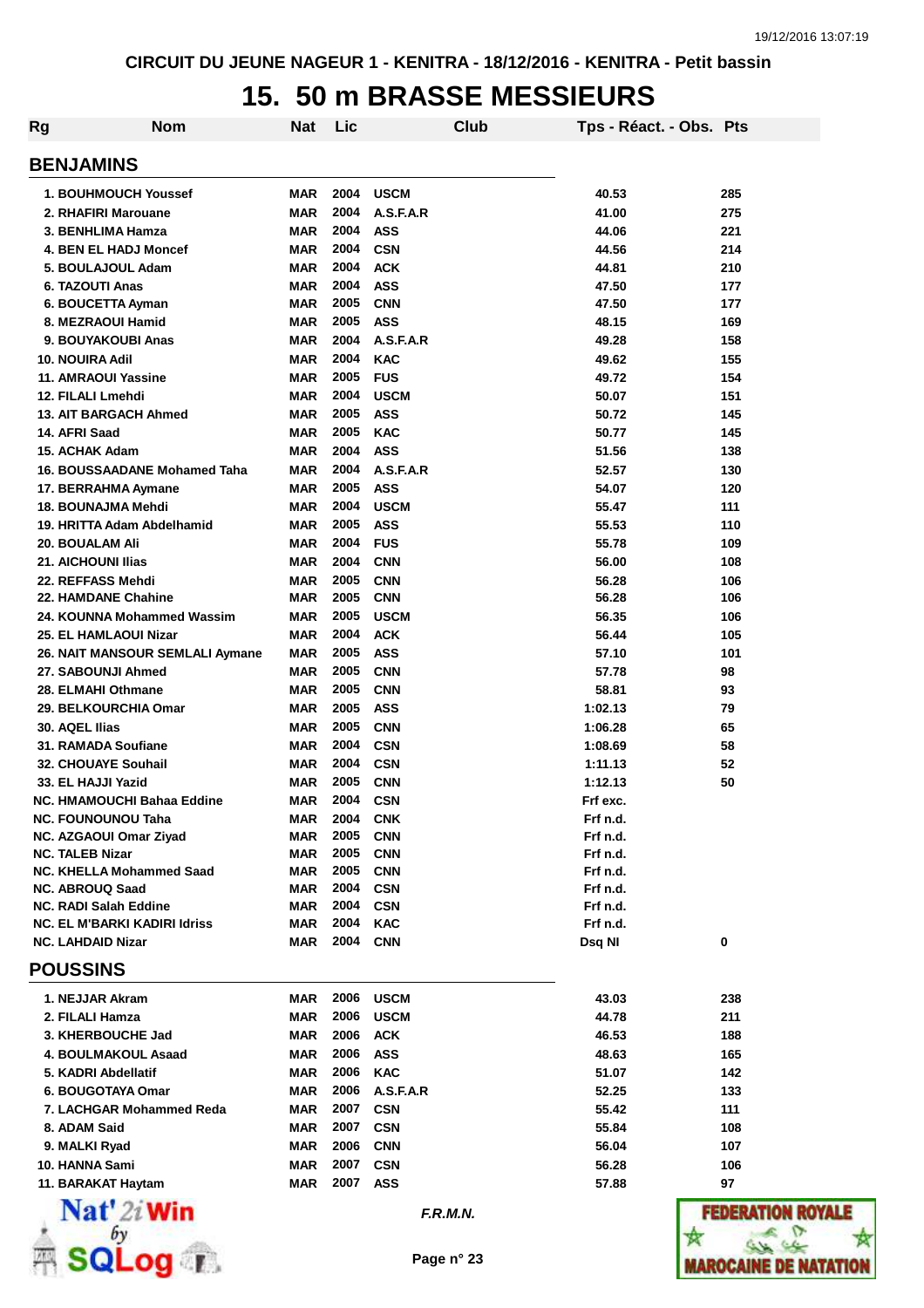### **15. 50 m BRASSE MESSIEURS**

| <b>Rg</b> | <b>Nom</b>                                 | <b>Nat</b> | Lic  |             | Club | Tps - Réact. - Obs. Pts |    |
|-----------|--------------------------------------------|------------|------|-------------|------|-------------------------|----|
|           | <b>POUSSINS</b>                            |            |      |             |      |                         |    |
|           | <b>11. ELOTMANY Mohammed</b>               | <b>MAR</b> | 2007 | <b>CNN</b>  |      | 57.88                   | 97 |
|           | 13. BENHALIMA Mohammed                     | <b>MAR</b> | 2007 | <b>ASS</b>  |      | 58.28                   | 95 |
|           | <b>13. BOUKDIR Faris</b>                   | <b>MAR</b> | 2006 | <b>KAC</b>  |      | 58.28                   | 95 |
|           | <b>15. SAHRAOUI Mouataz</b>                | <b>MAR</b> | 2007 | <b>CSN</b>  |      | 59.69                   | 89 |
|           | 16. OBILAT Mohamed Taha                    | <b>MAR</b> | 2007 | <b>CSN</b>  |      | 1:01.57                 | 81 |
|           | <b>17. CHAHABOUN Chihab</b>                | <b>MAR</b> | 2006 | <b>KAC</b>  |      | 1:01.72                 | 80 |
|           | 18. OUTAHAJALA Youssef                     | <b>MAR</b> | 2006 | <b>CNN</b>  |      | 1:02.18                 | 78 |
|           | 19. AIT ALI Rayane                         | <b>MAR</b> | 2006 | <b>CNN</b>  |      | 1:02.19                 | 78 |
|           | 20. MIFTAH Yassine                         | <b>MAR</b> | 2006 | <b>CNN</b>  |      | 1:02.43                 | 77 |
|           | 21. ELALAMI Hassan                         | <b>MAR</b> | 2006 | <b>FUS</b>  |      | 1:02.69                 | 77 |
|           | 22. AMR Abdennebi                          | <b>MAR</b> | 2006 | A.S.F.A.R   |      | 1:02.78                 | 76 |
|           | 23. SAMTI Hamza                            | <b>MAR</b> | 2007 | <b>USCM</b> |      | 1:03.15                 | 75 |
|           | 24. SEDDATI Saad Allah                     | <b>MAR</b> | 2007 | <b>KAC</b>  |      | 1:03.44                 | 74 |
|           | 25. MADANI Anas                            | <b>MAR</b> | 2007 | A.S.F.A.R   |      | 1:05.66                 | 67 |
|           | 26. EL MKHENTAR Hamza                      | <b>MAR</b> | 2007 | <b>USCM</b> |      | 1:06.38                 | 64 |
|           | 27. MAJID Riad                             | <b>MAR</b> | 2006 | <b>KAC</b>  |      | 1:07.71                 | 61 |
|           | <b>28. OUTAHAJALA Younes</b>               | <b>MAR</b> | 2006 | <b>CNN</b>  |      | 1:09.87                 | 55 |
|           | <b>NC. HAFIDI Mohammed Amine</b>           | <b>MAR</b> | 2006 | <b>KAC</b>  |      | Frf n.d.                |    |
|           | <b>NC. IRAAMANE Rayane</b>                 | <b>MAR</b> | 2006 | <b>ASS</b>  |      | Frf n.d.                |    |
|           | <b>NC. CHAKOR Ahmed Anas</b>               | <b>MAR</b> | 2007 | <b>CNN</b>  |      | Frf n.d.                |    |
|           | NC. OUKHITI Mohamed AI Mamoun              | <b>MAR</b> | 2006 | <b>FUS</b>  |      | Frf n.d.                |    |
|           | <b>NC. EL HASSANI Ali</b>                  | <b>MAR</b> | 2007 | <b>FUS</b>  |      | Dsq VI                  | 0  |
|           | <b>NC. SGHIOURI IDRISSI Mohamed Aymane</b> | <b>MAR</b> | 2006 | <b>CNN</b>  |      | Dsq VI                  | 0  |
|           | <b>NC. MOUKAFI Yasser</b>                  | <b>MAR</b> | 2006 | <b>CNN</b>  |      | Dsq NI                  | 0  |